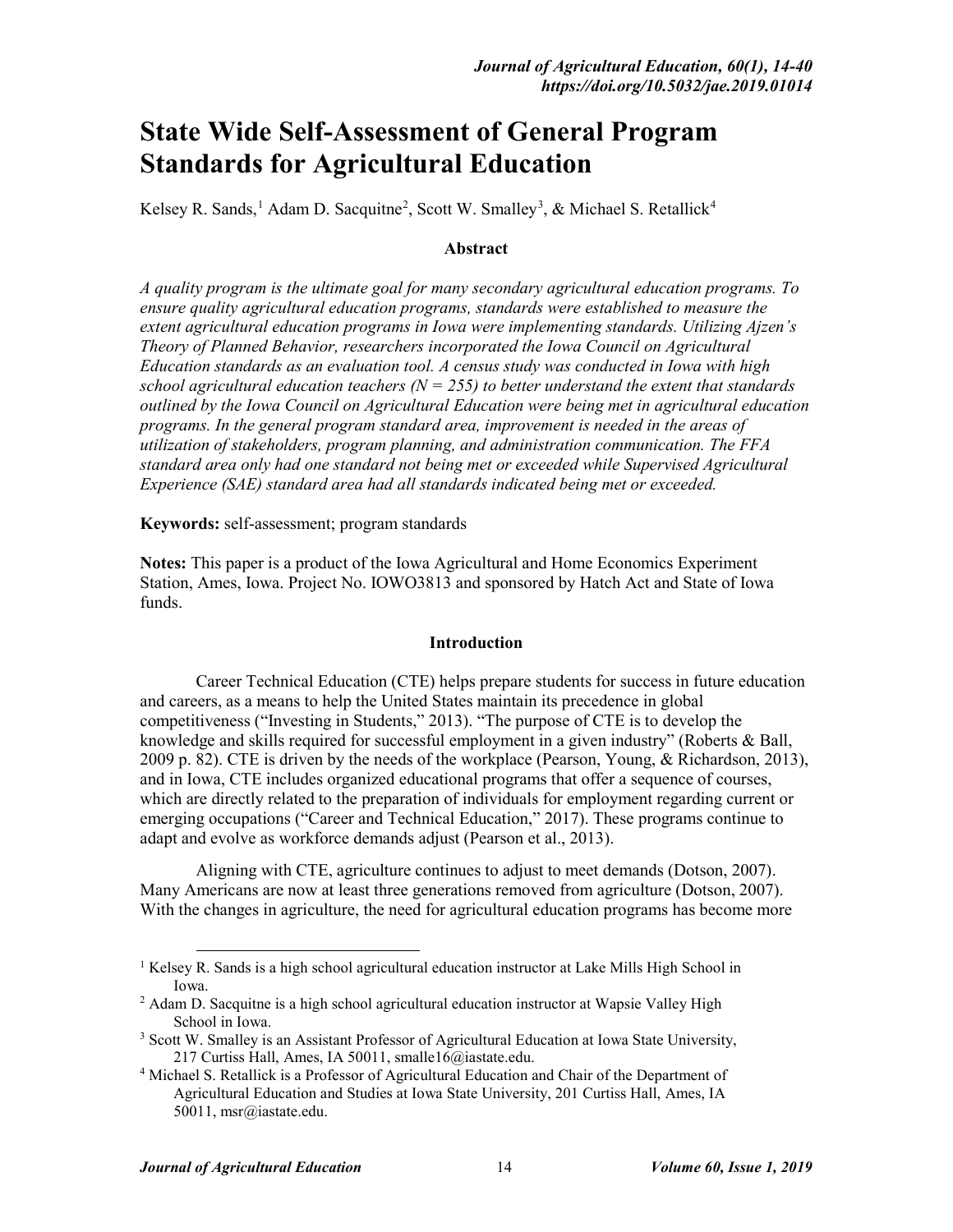important. Agricultural education only reaches about 4% of American high school students (Womochil, 2007). Formal agricultural education programs are often thought of as the primary source for providing knowledge regarding the agricultural industry to students, as many schools across the country offer agricultural education programs (Etling, 1993; "The National FFA," 2016). These programs allow high school students to be introduced to agricultural practices and information and are taken by students with and without an agricultural background. Standards were established to ensure each agricultural education program is meeting program goals and objectives.

In 2009, the National Council for Agricultural Education (2015c) created National Quality Program Standards (NQPS) for Agriculture, Food, and Natural Resources (AFNR) education. The standards were designed to assist educational programs in analyzing and developing clear goals and objectives for program growth (NCAE, 2015a). These standards focused on relevant instruction, rigorous clear goals, continuous program improvement, and development of essential skills for student success (NCAE, 2015a). In addition to program standards, Supervised Agricultural Experience (SAE) and the National FFA Organization (FFA) were highlighted as Agricultural Education program areas.

Supervised Agricultural Experience (SAE) is required for teachers and students in an agricultural education program (NCAE, 2015a). SAE provides students with the opportunity to apply what they learned in the classroom to an experiential learning activity outside the formal instruction (NCAE, 2015b). Through the SAE program, the teacher provides supervision and guidance via on-site instruction, or other methods including computer technology, reports, or group meetings (NCAE, 2015b). With experiential learning, students engage in a SAE program that provides the opportunity to experience various careers and occupations, develop and practice skills necessary for the industry, and prepare for college and/or careers. The SAE project should be related to students' career exploration, classroom instruction, and agriculture, food, and natural resources (NCAE, 2015b).

The National Council for Agricultural Education (2017) created a SAE roadmap defining the different levels of involvement depending on the student's year in the agricultural program. There is the foundational level where each student will start an SAE project. The SAE project can provide experiences in the following: "career exploration and planning, employability skills for college and career readiness, personal financial management and planning, workplace safety, and agricultural literacy" (NCAE, 2017, p. 6). Starting at this level allows students to explore several areas of interest creating the opportunity for the student to become immersed in a specific area (NCAE, 2017). Once a student is immersed in a specific area, there are five options to create a real-world experience for a SAE project which include: "placement/internship, ownership/entrepreneurship, research: experimental, analysis or invention, school-based enterprise, and service learning" (NCAE, 2017, p. 7). "SAE, as well as FFA and in-class instruction, are necessities for a quality agriculture program" (Steele, 1997, p. 55).

The National FFA Organization is a youth organization that strives to, "make a positive difference in the lives of students by developing their potential for premier leadership, personal growth and career success through agricultural education" ("The National FFA," 2015, para. 1). FFA is structured at the community level with a local chapter, at the state level with a state association, and at the national level with the National FFA Organization ("The National FFA," n.d.). With the organization's structure, students can be involved in many leadership opportunities, experience hands-on learning, and gain real-world skills necessary for college and future careers ("The National FFA," 2016). Today, FFA extends throughout the United States, Puerto Rico, and the U.S. Virgin Islands ("The National FFA," 2016). With various programs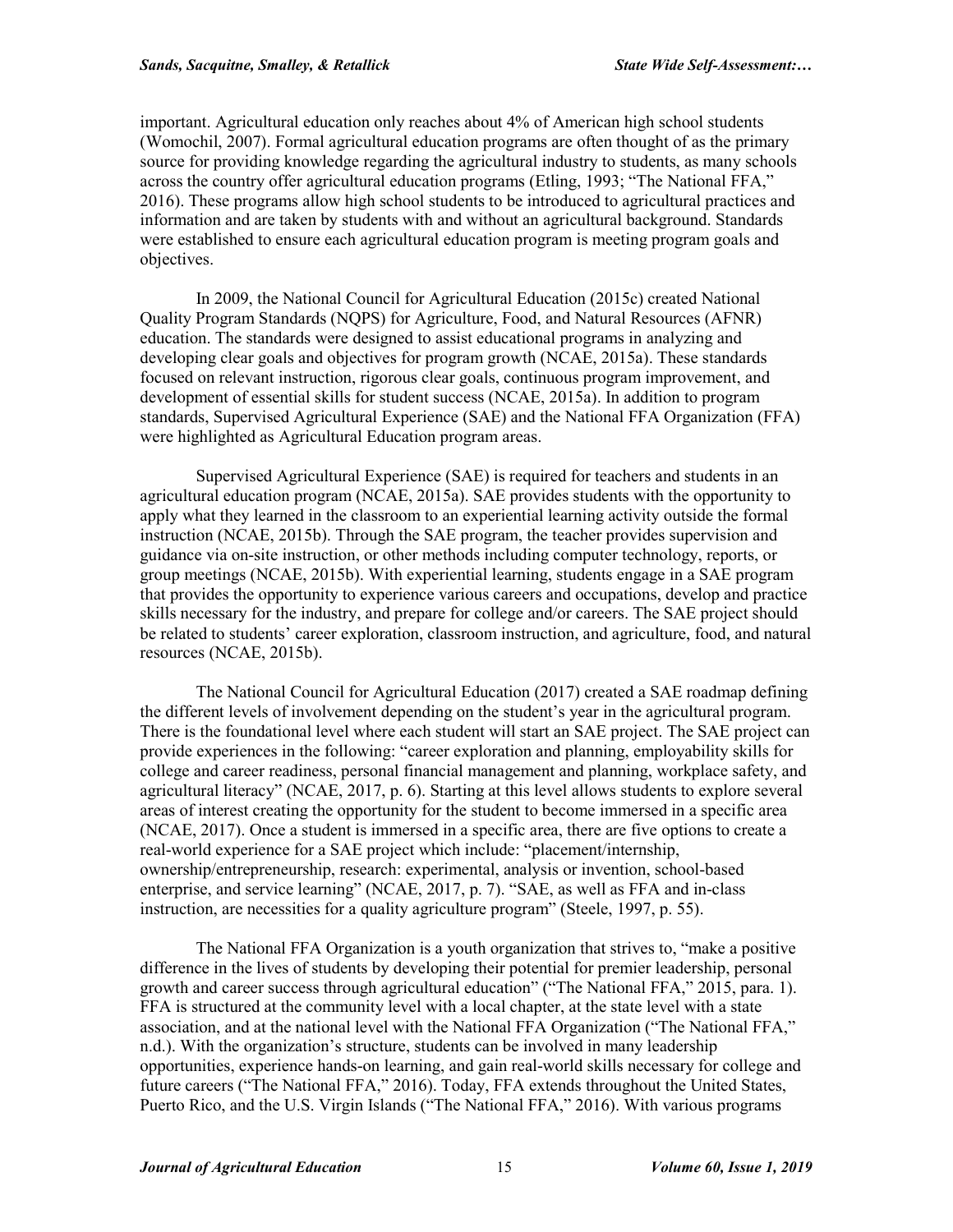across the country, it is important that standards are established in order to develop quality programs.

In education, content areas are established to help specify the knowledge and skills in a given area. Content areas can vary from state to state; however, the common areas include literacy, mathematics, and science ("Explore Iowa core," n.d.). With the variation in content, standards have been established for each content area to ensure students are literate, global citizens that are ready for future college or career success (Kober & Rentner, 2011; "Science," n.d). The National Governors Association and the Council of Chief State School Officers in collaboration with teachers, school personnel, and experts published the Common Core State Standards (CCSS) for grades K-12 in 2012 (Kober & Rentner, 2011). These standards were intended to be of high-quality (Conley, 2014) and to establish an equivalent set of expectations for students from state to state (Kober & Rentner, 2011).

The AFNR career cluster standards are similar to the CCSS standards as they each have increasing expectations as the students' grade level increases (NCAE, 2015c; Iowa Department of Education, 2017). The difference between the CCSS standards and the AFNR standards is that the AFNR standards have three levels to each standard (NCAE, 2015c). The first level is common career technical core standards where the student should be able complete and be knowledgeable about certain topic areas (NCAE, 2015c). Performance indicators are indicators used to test the knowledge and the skills students should have learned throughout the lesson (NCAE, 2015c). The last level is sample measures which are examples of different measurable activities students should be able complete after instruction in the content area (NCAE, 2015c). Within the sample measure section, there are three different proficiency levels which include: awareness, intermediate, and advanced (NCAE, 2015c).

High-quality programs include supporting both teaching and learning (Haworth  $\&$ Conrad, 1997). "Quality teaching transforms students' perceptions of their world, and the way they go about applying their knowledge to real world problems; additionally, it also transforms teachers' conceptions of their role as a teacher, and the culture of the institution" (Biggs, 2001, p. 222). These programs enhance learning experiences to positively influence growth and development (Haworth & Conrad, 1997).

Agricultural education programs across the United States have utilized standards to ensure programs are of high-quality. Quality agricultural education programs meet the national program standards (Jenkins & Kitchel, 2009). The Standards for Quality Vocational Programs in Agricultural/Agribusiness Education first identified the need to develop a national standards project in the 1970s. The organization identified program and content standards for agricultural education programs, as well as standards for state staff, teacher education, and adult education (Jenkins & Kitchel, 2009). Following the national project, many states developed their own quality standards to improve or measure the quality of its agriculture programs (Camp  $\&$ Crunckilton, 1985); however, those standards were often self-administered, voluntary, and differed from state to state (Jenkins & Kitchel, 2009).

The Iowa Council on Agricultural Education most recently revised the standards for agricultural education in 2001. Programs need to be assessed in order to ensure quality agricultural education programs within the state. In order to ensure quality programs remain, an assessment to identify the extent to which agricultural education programs in Iowa are implementing the standards established by the council is needed. While designed to be used locally by teachers and advisory councils, there is a need to know if teachers believe they are meeting the standards to assist with professional development.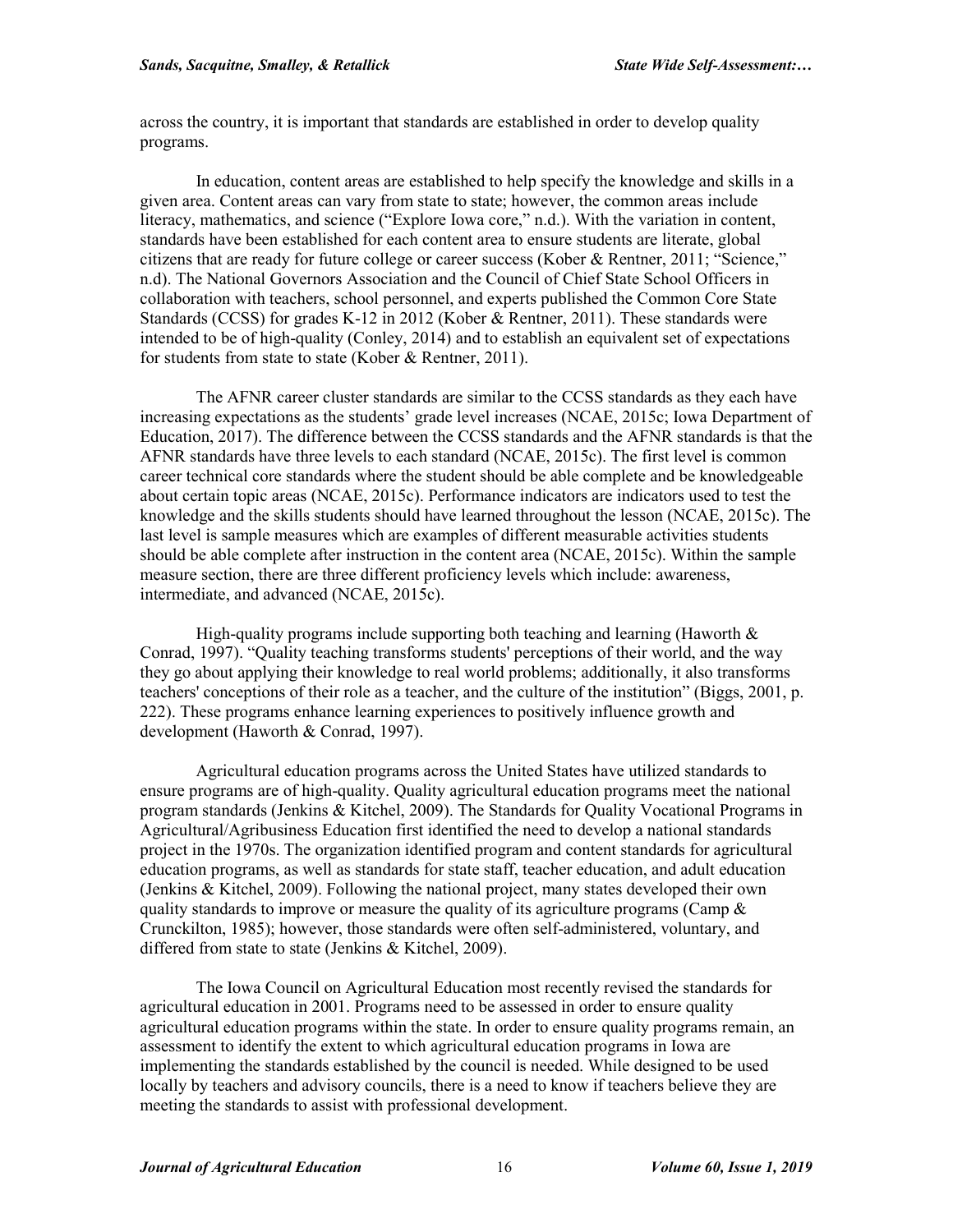Agricultural education programs can better serve their students by identifying standards and the extent to which the programs achieve the standards. This study contributes to the 2016- 2020 National Research Agenda's Priority Area 4: Meaningful, Engaged Learning in all Environments. The national research agenda states, "Effective teaching has continually been hampered by pedagogical constraints such as time, materials, and ever changing technological advances. There are various interpretations on how best to incorporate educational practices to better educate learners" (Roberts, Harder, & Brashears, 2016, p. 38).

#### **Theoretical Framework**

The theoretical framework used for this research was Ajzen's (1991) Theory of Planned Behavior (TPB) (Figure 1). TPB is a "theory designed to predict and explain human behavior in a specific context" (Ajzen, 1991, p. 181). Within the theory of planned behavior, there are three concepts: attitudes, subjective norms, and perceived behavioral control. All the concepts funnel to intention and then to behavior (Ajzen, 1991). Attitude is a notion that involves behavior and identifies the extent to which a person agrees or disagrees with the behavior (Ajzen, 1991). In line with an attitude towards a behavior, subjective norm is described as a person's perception and assumptions of specific behaviors (Pavlou & Fygenson, 2006). The third component in TPB is perceived behavioral control, which is defined as how easily the behavior can be performed after reflecting on previous experiences and awaiting the obstacles ahead (Ajzen, 1991). The three components join to form intention. Intention is the attempt to achieve a given behavior based on motivation. The greater the motivation, the higher intention to perform the behavior (Ajzen, 1991).

In this study, attitudes, subjective norms, and perceived behavioral control all took part in the educator's process of evaluating their program. In order for educators to evaluate their programs, they first needed to reflect on their agriculture program. Without these three components, educators' motivation would not lead to their intention, which would not contribute to a desired behavior that would result in programs not meeting or exceeding expectations.



*Figure 1.* Theory of Planned Behavior Model (Ajzen, 1991).

#### **Purpose**

The purpose of this study was to determine the extent to which Iowa agricultural education programs are collectively meeting the Iowa standards. Specific objectives include: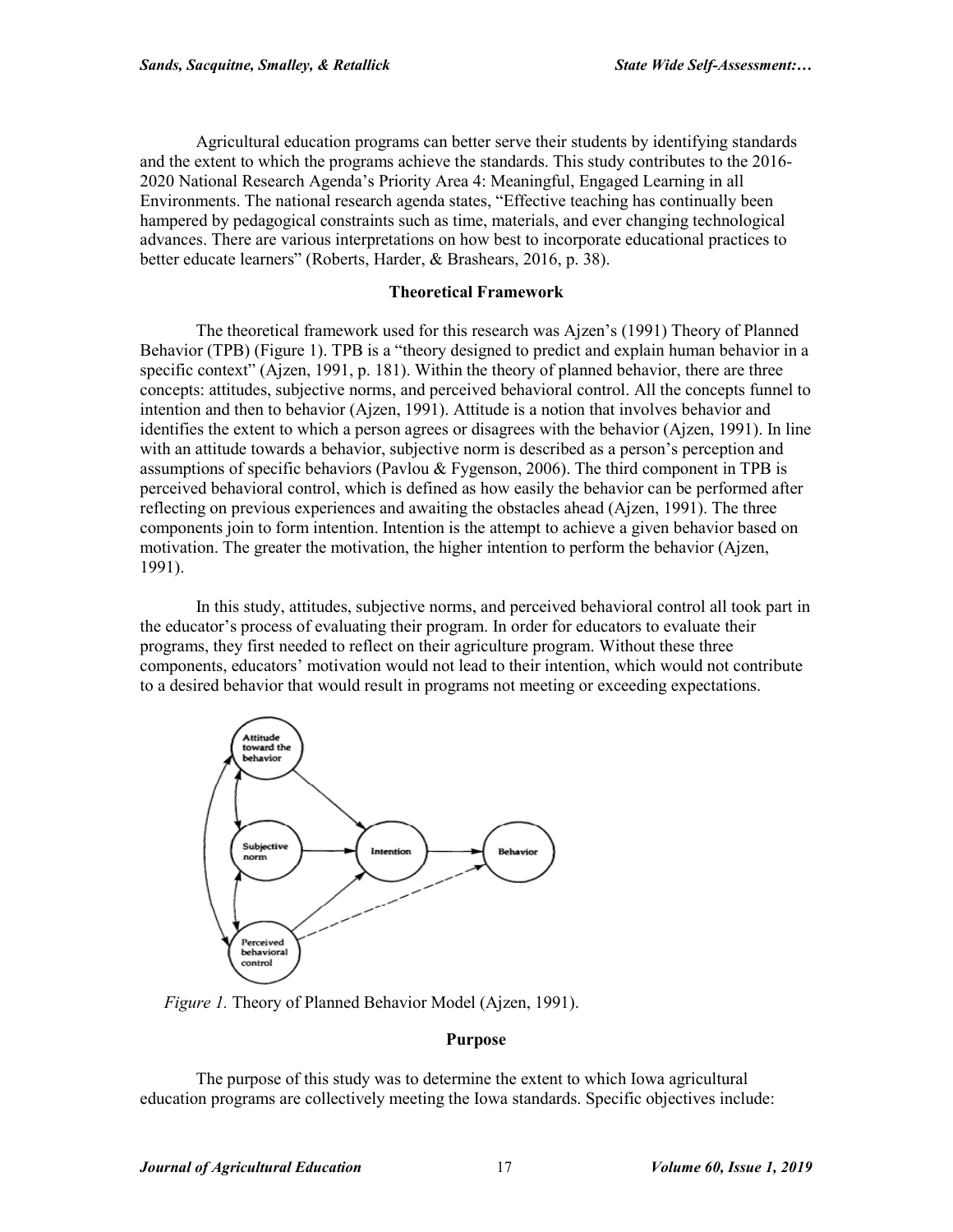- 1. Identify the extent the general program standards are being met.
- 2. Identify the extent the standards for FFA chapter activities are being met.
- 3. Identify the extent the career experience programs in agriculture (SAE) are being met.

#### **Methods/Procedures**

The population for this study was all high school agricultural education teachers in Iowa  $(N = 255)$ , which were identified using the Iowa FFA Association teacher directory. This census study was selected to better understand the extent to which standards outlined by the Iowa Council on Agricultural Education were being met. The instrument used in this study followed the Iowa Council on Agricultural Education standards as created in 1991 and revised in 2000 (Guidelines, 2001). Within the self-reported survey, three agricultural education program standard areas were assessed: (1) General program standards for agricultural education which contained 45 standards; (2) standards for FFA chapter activities in agricultural education that contained 27 standards; and (3) supervised agriculture experience in agriculture that contained 17 standards. This study was reviewed by the Institutional Review Board (IRB) application and deemed exempt. A five-point Likert-type scale was used (i.e. 1=nonexistent; 2=does not meet standard; 3=program needs work to meet standard; 4=program meets standard; and 5=program exceeds the standard). Researchers did not provide definitions for the scale as teachers were selfreporting the extent to which they thought their program was performing compared to the standards. The Governor's Council on Agriculture Education standards document included the Likert-type scale (Guidelines, 2001). The survey instrument was reviewed by a panel of experts for face and content validity.

Dillman, Smyth, and Christian's (2009) tailored design method was used to develop the electronic survey instrument and the data collection procedures. A personalized email with the link to the survey was sent to all agricultural teachers in Iowa through Qualtrics in May before school was let out, and three reminder emails were sent to nonrespondents during a three-week period. The usable response rate was  $81.42\%$  ( $n = 206$ ) and the total response rate was  $85.38\%$  (*n* = 216). Nonusable responses were partially completed surveys and were disregarded. To address nonresponse error, early and late responses were compared (Linder, Murphy, & Briers, 2001) and no statistically significant differences were found. Data were analyzed using descriptive statistics and results were reported in table form. The standards were ranked in order from highest to lowest frequencies and displayed in figures.

#### **Results/Findings**

Respondents in the study had varied amounts of teaching experience ranging from only one year to more than 31 years. The largest percentage of the teachers were teaching from one to five years (37.38%). A majority of the respondents said their highest degree earned was a bachelor's degree (67.14%). Demographic characteristics of the respondents were collected (Table 1).

Table 1

*Summary of Respondents' Selected Demographic Characteristics* (*n* = 206)

*f %*

Years teaching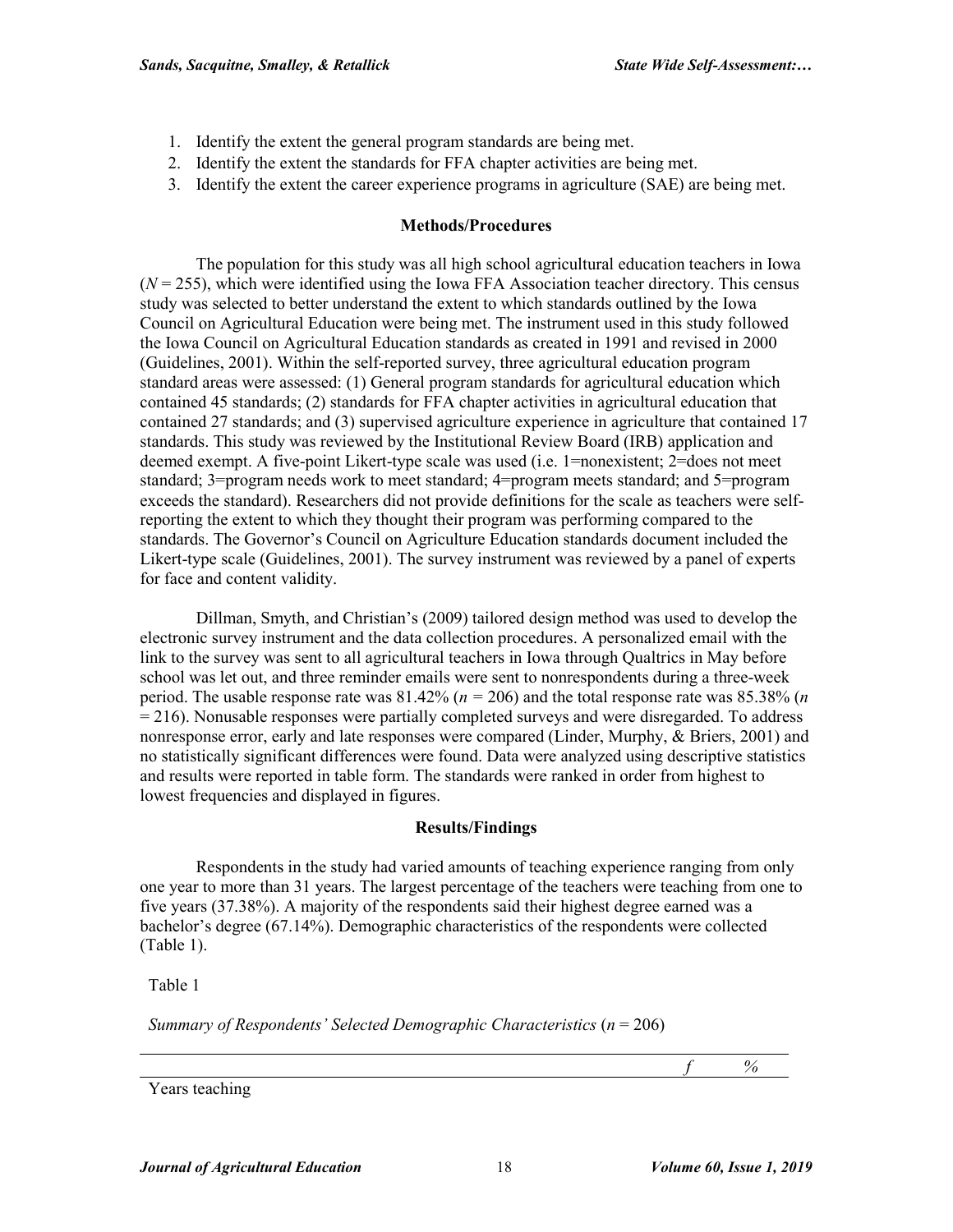| $1-5$ years                              | 80               | 37.38 |
|------------------------------------------|------------------|-------|
| $6-10$ years                             | 39               | 18.22 |
| $11-15$ years                            | 23               | 10.75 |
| $16-20$ years                            | 19               | 8.88  |
| $21-25$ years                            | 14               | 6.54  |
| $25-30$ years                            | 10               | 4.67  |
| More than 31 years                       | 29               | 13.55 |
| Highest degree earned                    |                  |       |
| <b>Bachelors</b>                         | 143              | 67.14 |
| Masters                                  | 68               | 31.92 |
| PhD                                      | $\overline{2}$   | 0.94  |
| Gender                                   |                  |       |
| Male                                     | 111              | 52.11 |
| Female                                   | 102              | 47.89 |
| Teacher program                          |                  |       |
| Single                                   | 182              | 85.45 |
| Multiple                                 | 31               | 14.55 |
| CASE certified teacher                   |                  |       |
| Yes                                      | 142              | 66.36 |
| No                                       | 72               | 33.64 |
| Number of students seen on a daily basis |                  |       |
| $0 - 50$                                 | 54               | 25.23 |
| 51-100                                   | 124              | 57.94 |
| 101-150                                  | 29               | 13.55 |
| 151-200                                  | 6                | 2.80  |
| 201-250                                  | 1                | 0.47  |
| 251-300                                  | $\boldsymbol{0}$ | 0.00  |
| Percentage of students in FFA            |                  |       |
| $0 - 20%$                                | 18               | 8.41  |
| 21-40%                                   | 19               | 8.88  |
| 41-60%                                   | 45               | 21.03 |
| 61-80%                                   | 52               | 24.30 |
| 81-100%                                  | 80               | 37.38 |
| Percentage of students with an SAE       |                  |       |
| $0 - 20%$                                | 26               | 12.21 |
| 21-40%                                   | 20               | 9.39  |
| 41-60%                                   | 45               | 21.13 |
| 61-80%                                   | 52               | 24.41 |
| 81-100%                                  | 70               | 32.86 |

*Note*: Valid percentage is reported for each demographic characteristic.

The general program standard area included 47 standards and nearly all programs reported meeting or exceeding expectations (Table 2 and Figure 2). The standard area programs were: *needed work, did not met the standard, or were nonexistent*. Standards not *needing work, did not meet the standard, or were nonexistent* were organized into three categories including: (1) stakeholders (e.g. advising, alumni, and community); (2) program planning (e.g. philosophy,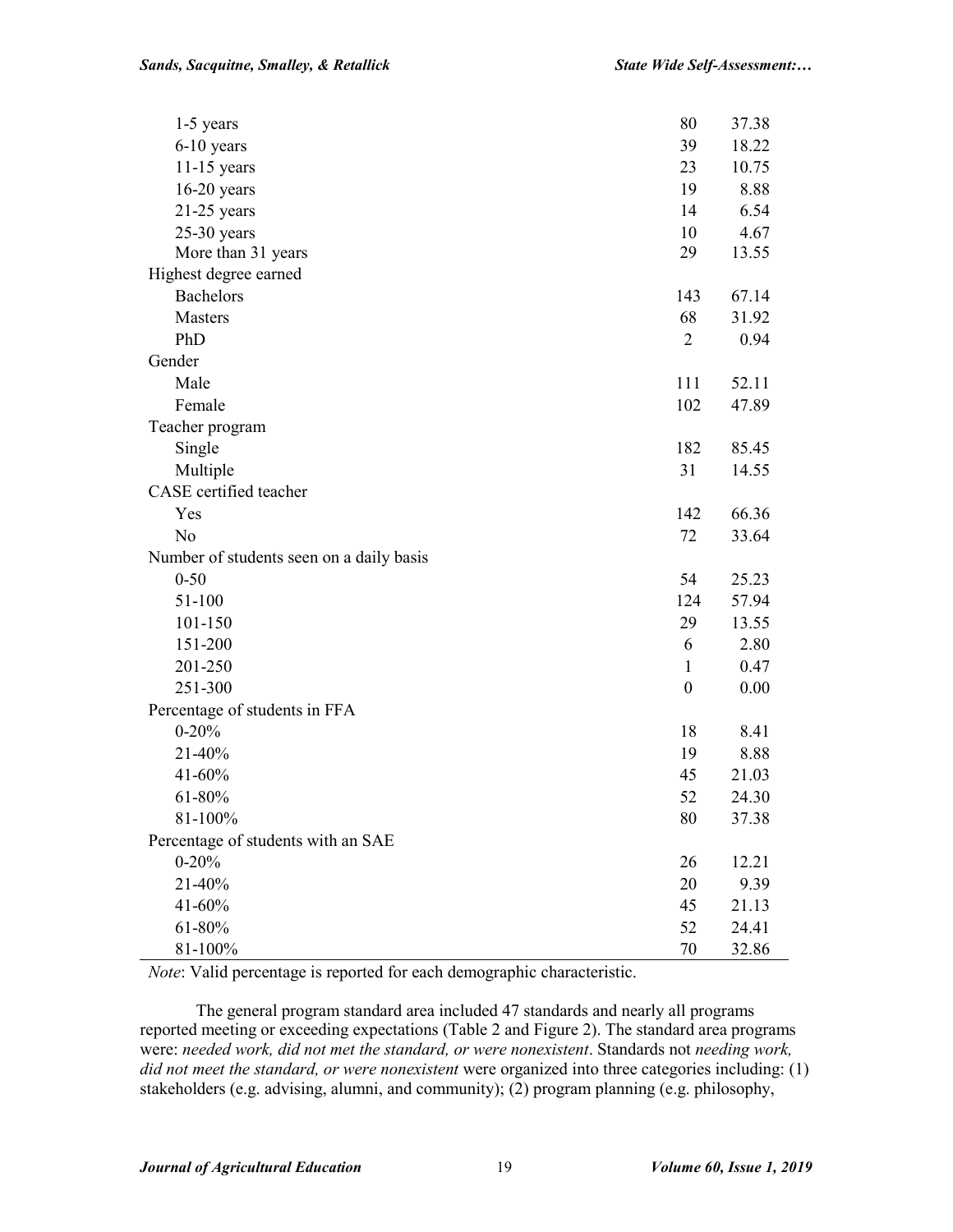summer planning, annual reports, record keeping, and individualized instruction); and (3) administration (e.g. support, funding, extended contracts, facilities, and land labs).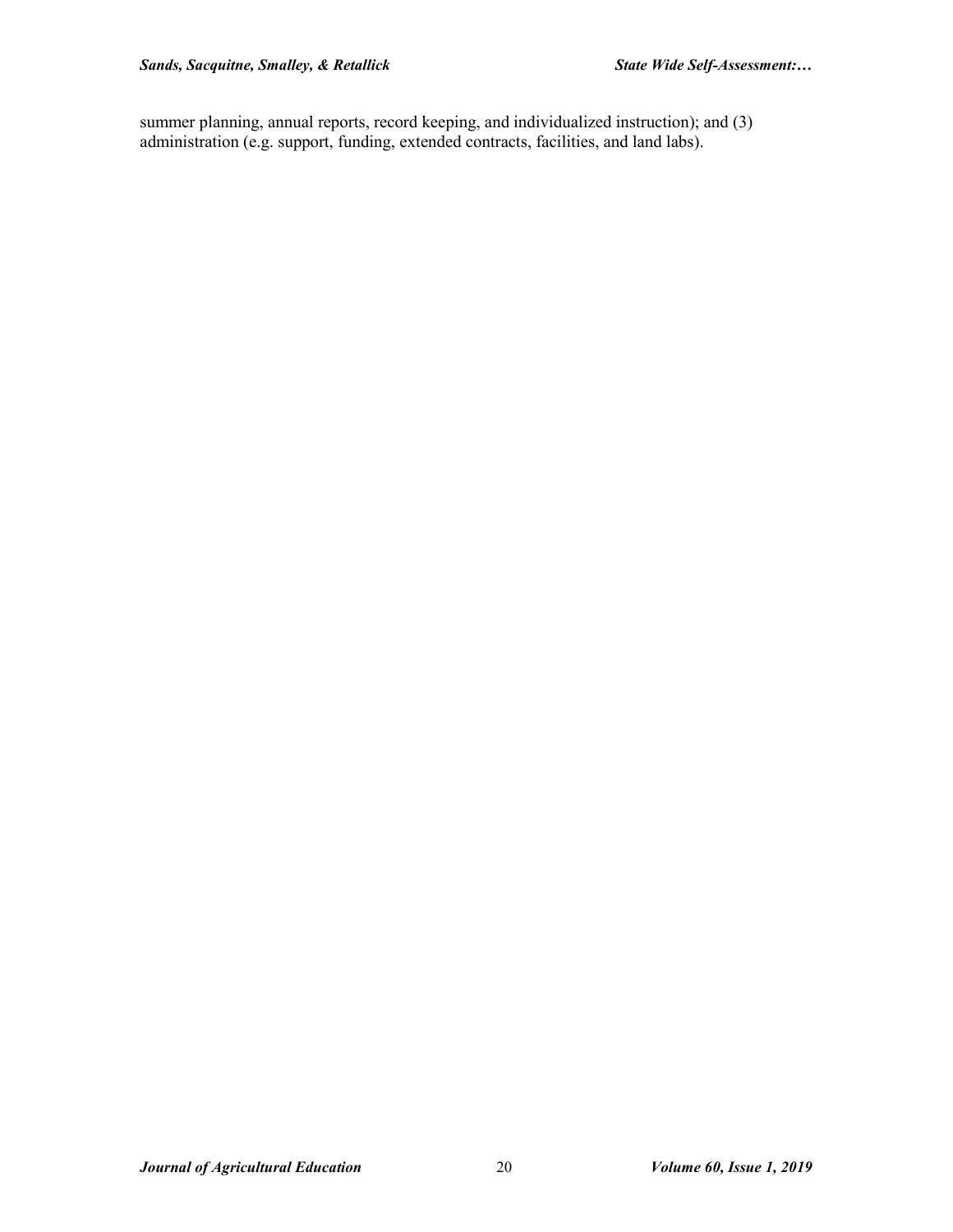# *General Program Standards for Agricultural Education*

|                                                                                                                                                                                                  |                  |                  | Non-     |                  | Does not<br>meet | Program<br>needs work<br>to meet |          |               | Program        |     | Program<br>exceeds the |      |      |
|--------------------------------------------------------------------------------------------------------------------------------------------------------------------------------------------------|------------------|------------------|----------|------------------|------------------|----------------------------------|----------|---------------|----------------|-----|------------------------|------|------|
|                                                                                                                                                                                                  |                  |                  | existent |                  | standard         |                                  | standard |               | meets standard |     | standard               |      |      |
|                                                                                                                                                                                                  | $\boldsymbol{n}$ |                  | $\%$     |                  | $\%$             |                                  | $\%$     | $\mathcal{L}$ | $\%$           |     | $\%$                   | M    | SD   |
| All agricultural education students are given<br>the opportunity to be members of FFA.                                                                                                           | 207              |                  | 0.48     | $\overline{0}$   | 0.00             | $\mathbf{0}$                     | 0.00     | 104           | 50.24          | 102 | 49.28                  | 3.48 | 0.56 |
| Members of the FFA Chapter are given the<br>opportunity and encouraged to be involved<br>in FFA activities at all levels – local,<br>district, state, national and international<br>experiences. | 207              | $\theta$         | 0.00     | 1                | 0.48             |                                  | 0.48     | 108           | 52.17          | 97  | 46.86                  | 3.45 | 0.54 |
| Professionally trained and licensed teacher<br>employed.                                                                                                                                         | 206              | $\overline{0}$   | 0.00     | $\theta$         | 0.00             |                                  | 0.49     | 121           | 58.74          | 84  | 40.78                  | 3.40 | 0.50 |
| Educational experience provided thru use of<br>classroom, lab and field experiences.                                                                                                             | 208              |                  | 0.48     | $\boldsymbol{0}$ | 0.00             | 16                               | 7.69     | 122           | 58.65          | 69  | 33.17                  | 3.24 | 0.63 |
| School approved transportation provided.                                                                                                                                                         | 207              | 2                | 0.97     | $\mathbf{0}$     | 0.00             |                                  | 3.38     | 139           | 67.15          | 59  | 28.50                  | 3.22 | 0.60 |
| Science, math and communication<br>knowledge and skills are integrated into the<br>agricultural curriculum.                                                                                      | 206              | $\boldsymbol{0}$ | 0.00     | 3                | 1.46             | $\overline{7}$                   | 3.40     | 143           | 69.42          | 53  | 25.73                  | 3.19 | 0.56 |
| Safety instruction given prior to and during<br>all laboratory and field experience.                                                                                                             | 207              | $\theta$         | 0.00     | 1                | 0.48             | 8                                | 3.86     | 150           | 72.46          | 48  | 23.19                  | 3.18 | 0.51 |
| Provisions made for students with special<br>needs.                                                                                                                                              | 207              | $\theta$         | 0.00     | $\mathbf{1}$     | 0.48             | 8                                | 3.86     | 156           | 75.36          | 42  | 20.29                  | 3.15 | 0.49 |
| Leadership and personal development<br>activities are an integral part of<br>Agricultural Education program.                                                                                     | 207              | $\overline{0}$   | 0.00     | 1                | 0.48             | 22                               | 10.63    | 133           | 64.25          | 51  | 24.64                  | 3.13 | 0.60 |
| Teacher develops and follows a daily plan<br>for instruction.                                                                                                                                    | 206              | 0                | 0.00     |                  | 0.49             | 21                               | 10.19    | 143           | 69.42          | 41  | 19.90                  | 3.09 | 0.56 |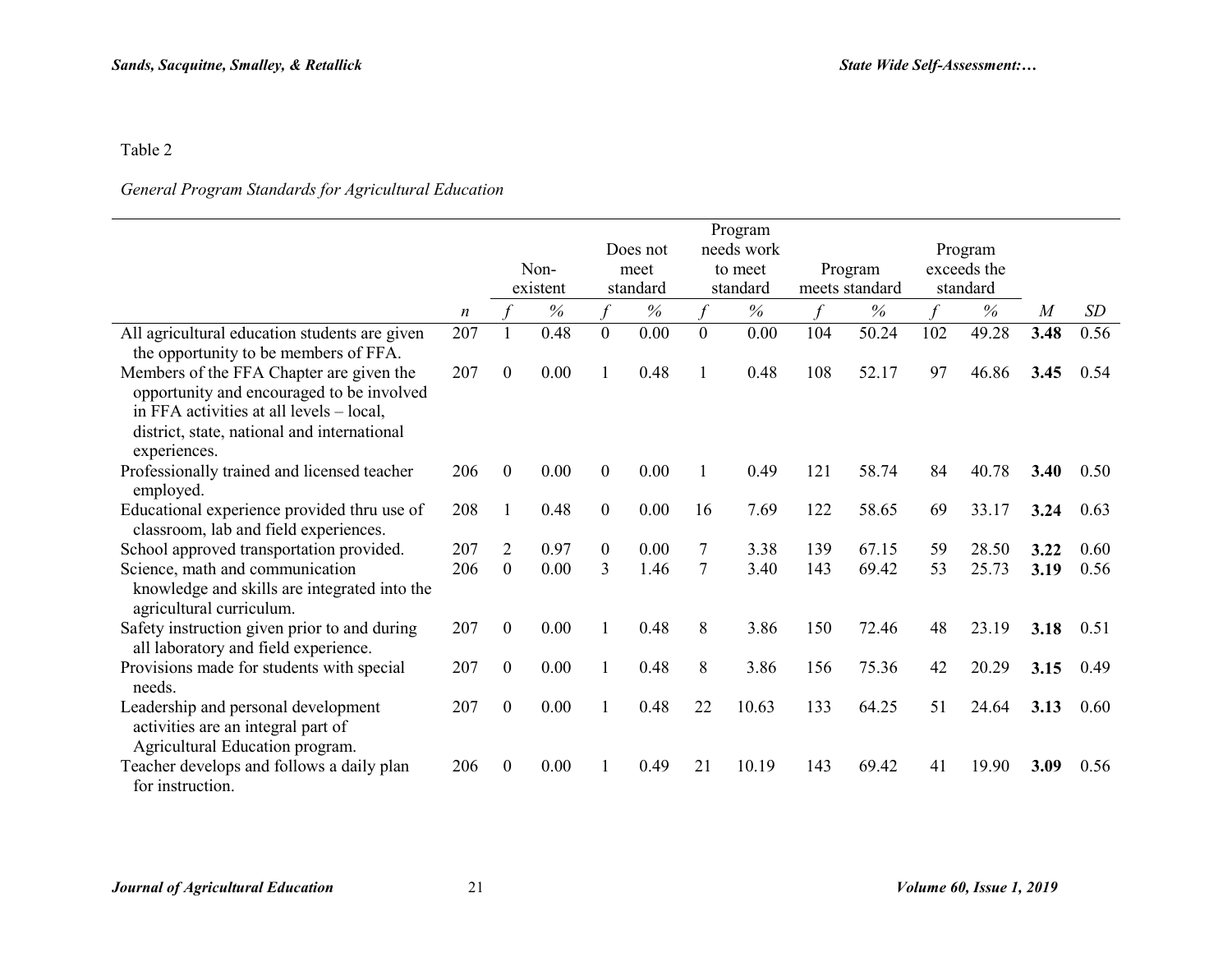# *General Program Standards for Agricultural Education continued*

| Provisions are made in program for                                                                                                                     | 205 | $\mathbf{0}$   | 0.00 |                | 0.49 | 26 | 12.68 | 148 | 72.20 | 30 | 14.63 | 3.01 | .054 |
|--------------------------------------------------------------------------------------------------------------------------------------------------------|-----|----------------|------|----------------|------|----|-------|-----|-------|----|-------|------|------|
| individual student differences                                                                                                                         |     |                |      |                |      |    |       |     |       |    |       |      |      |
| Instructor involved in in-service agricultural<br>education programs (district meetings,<br>summer conference and professional<br>development program. | 206 |                | 0.49 | $\overline{4}$ | 1.94 | 27 | 13.11 | 136 | 66.02 | 38 | 18.45 | 3.00 | 0.66 |
| Instructor active member in professional<br>educational organizations.                                                                                 | 205 | $\overline{2}$ | 0.98 | 6              | 2.93 | 25 | 12.20 | 131 | 63.90 | 41 | 20.00 | 2.99 | 0.73 |
| Up-to-date instructional and reference<br>materials used.                                                                                              | 207 | $\overline{2}$ | 0.97 | 3              | 1.45 | 26 | 12.56 | 141 | 68.12 | 35 | 16.91 | 2.99 | 0.66 |
| Current state and federal safety regulations<br>met.                                                                                                   | 206 |                | 0.49 | $\overline{4}$ | 1.94 | 15 | 7.28  | 165 | 80.10 | 21 | 10.19 | 2.98 | 0.54 |
| Enrollment policies permit flexible entry and<br>exit.                                                                                                 | 205 |                | 0.49 | 5              | 2.44 | 31 | 15.12 | 137 | 66.83 | 31 | 15.12 | 2.94 | 0.66 |
| Instructor provides supervision for<br>experience programs.                                                                                            | 207 | $\overline{2}$ | 0.97 | 2              | 0.97 | 32 | 15.46 | 144 | 69.57 | 27 | 13.04 | 2.93 | 0.64 |
| Departmental office provided with phone,<br>computer network, e-mail and internet near<br>classroom/lab.                                               | 206 | 11             | 5.34 | 12             | 5.83 | 11 | 5.34  | 123 | 59.71 | 49 | 23.79 | 2.91 | 1.00 |
| Experiential learning program provides<br>desired special experiences.                                                                                 | 205 |                | 0.49 | $\overline{4}$ | 1.95 | 33 | 16.10 | 143 | 69.76 | 24 | 11.71 | 2.90 | 0.63 |
| Program uses community field trips to relate<br>instruction to the real world of agriculture.                                                          | 208 | 4              | 1.92 | $\overline{4}$ | 1.92 | 41 | 19.71 | 127 | 61.06 | 32 | 15.38 | 2.86 | 0.76 |
| Instructor active in local civic organizations.                                                                                                        | 204 | 4              | 1.96 | 7              | 3.43 | 37 | 18.14 | 122 | 59.80 | 34 | 16.67 | 2.86 | 0.80 |
| Cooperative working relationship developed<br>with community leaders and advisory<br>committee.                                                        | 206 | 6              | 2.91 | 3              | 1.46 | 38 | 18.45 | 128 | 62.14 | 31 | 15.05 | 2.85 | 0.80 |
| Program uses guest speakers representing<br>various segments of agriculture.                                                                           | 207 | $\overline{2}$ | 0.97 | 7              | 3.38 | 47 | 22.71 | 118 | 57.00 | 33 | 15.94 | 2.84 | 0.76 |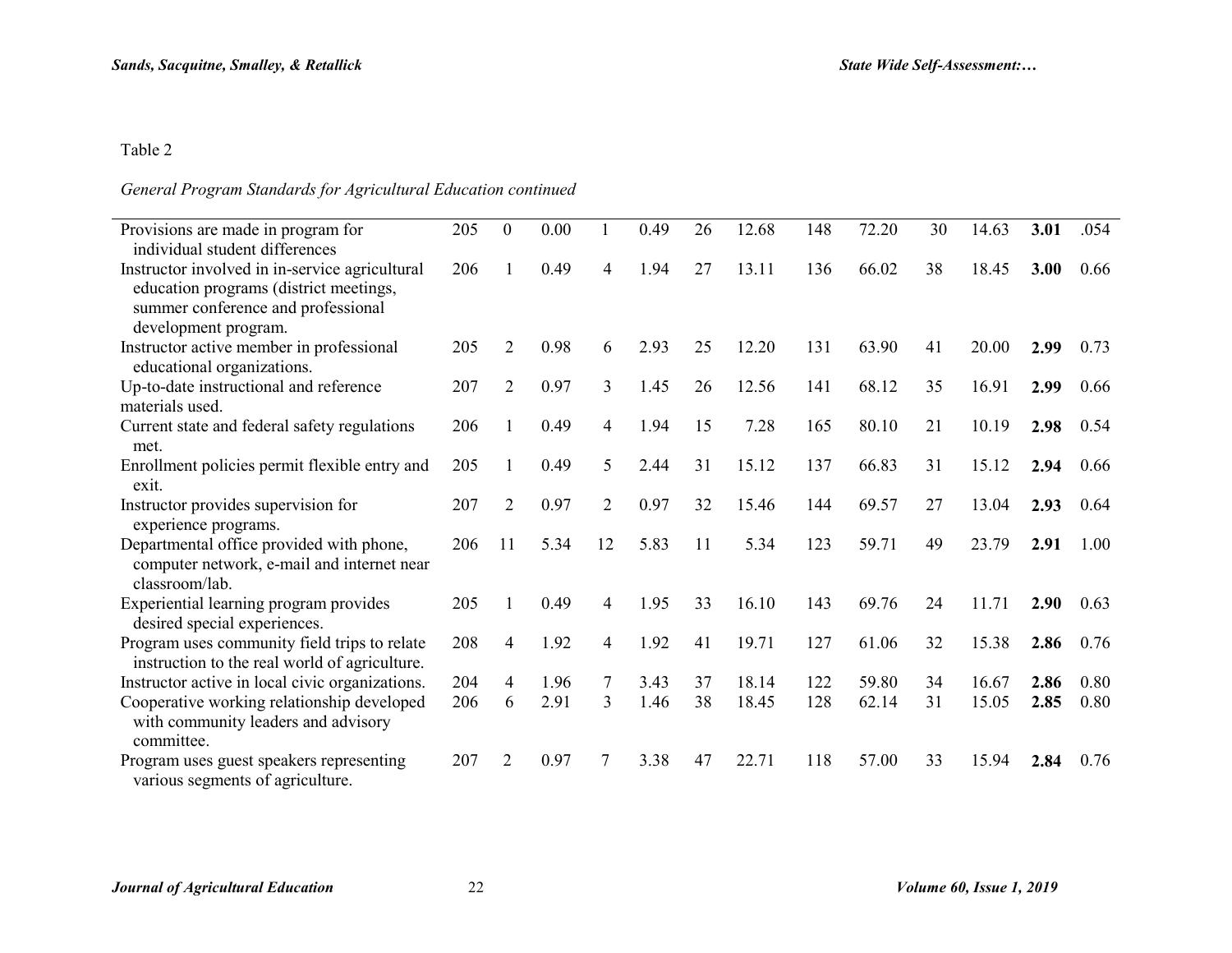## *General Program Standards for Agricultural Education Continued*

| Competencies used as a guide for<br>instruction. Department uses localized            | 208 | 5              | 2.40 | 6  | 2.88  | 34 | 16.35 | 138 | 66.35 | 25 | 12.02 | 2.83 | 0.77 |
|---------------------------------------------------------------------------------------|-----|----------------|------|----|-------|----|-------|-----|-------|----|-------|------|------|
| standards, benchmarks and minimum state                                               |     |                |      |    |       |    |       |     |       |    |       |      |      |
| validated performance indicators as a guide                                           |     |                |      |    |       |    |       |     |       |    |       |      |      |
| for planning for instruction.                                                         |     |                |      |    |       |    |       |     |       |    |       |      |      |
| Instructional program articulated with other                                          | 207 | 6              | 2.90 | 3  | 1.45  | 38 | 18.36 | 134 | 64.73 | 26 | 12.56 | 2.83 | 0.78 |
| educational programs e.g. within school;<br>post-secondary.                           |     |                |      |    |       |    |       |     |       |    |       |      |      |
| Up-to-date curriculum guide is available.                                             | 208 | 6              | 2.88 | 3  | 1.44  | 43 | 20.67 | 134 | 64.42 | 22 | 10.58 | 2.78 | 0.77 |
| Current journals and agricultural publications<br>available.                          | 207 | 7              | 3.38 | 10 | 4.83  | 39 | 18.84 | 117 | 56.52 | 34 | 16.43 | 2.78 | 0.90 |
| On-going public relations program<br>conducted.                                       | 206 | $\overline{4}$ | 1.94 | 6  | 2.91  | 49 | 23.79 | 120 | 58.25 | 27 | 13.11 | 2.78 | 0.78 |
| An uninterrupted preparation period (not                                              | 207 | 7              | 3.38 | 17 | 8.21  | 26 | 12.56 | 125 | 60.39 | 32 | 15.46 | 2.76 | 0.93 |
| including travel and lunch) is provided the<br>teacher.                               |     |                |      |    |       |    |       |     |       |    |       |      |      |
| Adequate financial support provided as<br>determined by local need.                   | 206 | 2              | 0.97 | 14 | 6.80  | 38 | 18.45 | 132 | 64.08 | 20 | 9.71  | 2.75 | 0.76 |
| Job description developed for instructor.                                             | 206 | 6              | 2.91 | 19 | 9.22  | 52 | 25.24 | 115 | 55.83 | 14 | 6.80  | 2.54 | 0.86 |
| Advisory committee meets at least twice a<br>year, one meeting focused on evaluation. | 208 | 11             | 5.29 | 22 | 10.58 | 56 | 26.92 | 89  | 42.79 | 30 | 14.42 | 2.50 | 1.04 |
| Students engaged in SAE programs that<br>match career goals.                          | 207 | 3              | 1.45 | 12 | 5.80  | 82 | 39.61 | 103 | 49.76 | 7  | 3.38  | 2.48 | 0.72 |
| Instructor and school administrators meet<br>annually to formally review program.     | 206 | 8              | 3.88 | 24 | 11.65 | 53 | 25.73 | 106 | 51.46 | 15 | 7.28  | 2.47 | 0.93 |
| SAE experience programs are recorded to                                               | 207 | 3              | 1.45 | 12 | 5.80  | 93 | 44.93 | 86  | 41.55 | 13 | 6.28  | 2.45 | 0.76 |
| gauge progress. Students keep accurate and                                            |     |                |      |    |       |    |       |     |       |    |       |      |      |
| complete SAE records of experience that                                               |     |                |      |    |       |    |       |     |       |    |       |      |      |
| indicates growth and progress.                                                        |     |                |      |    |       |    |       |     |       |    |       |      |      |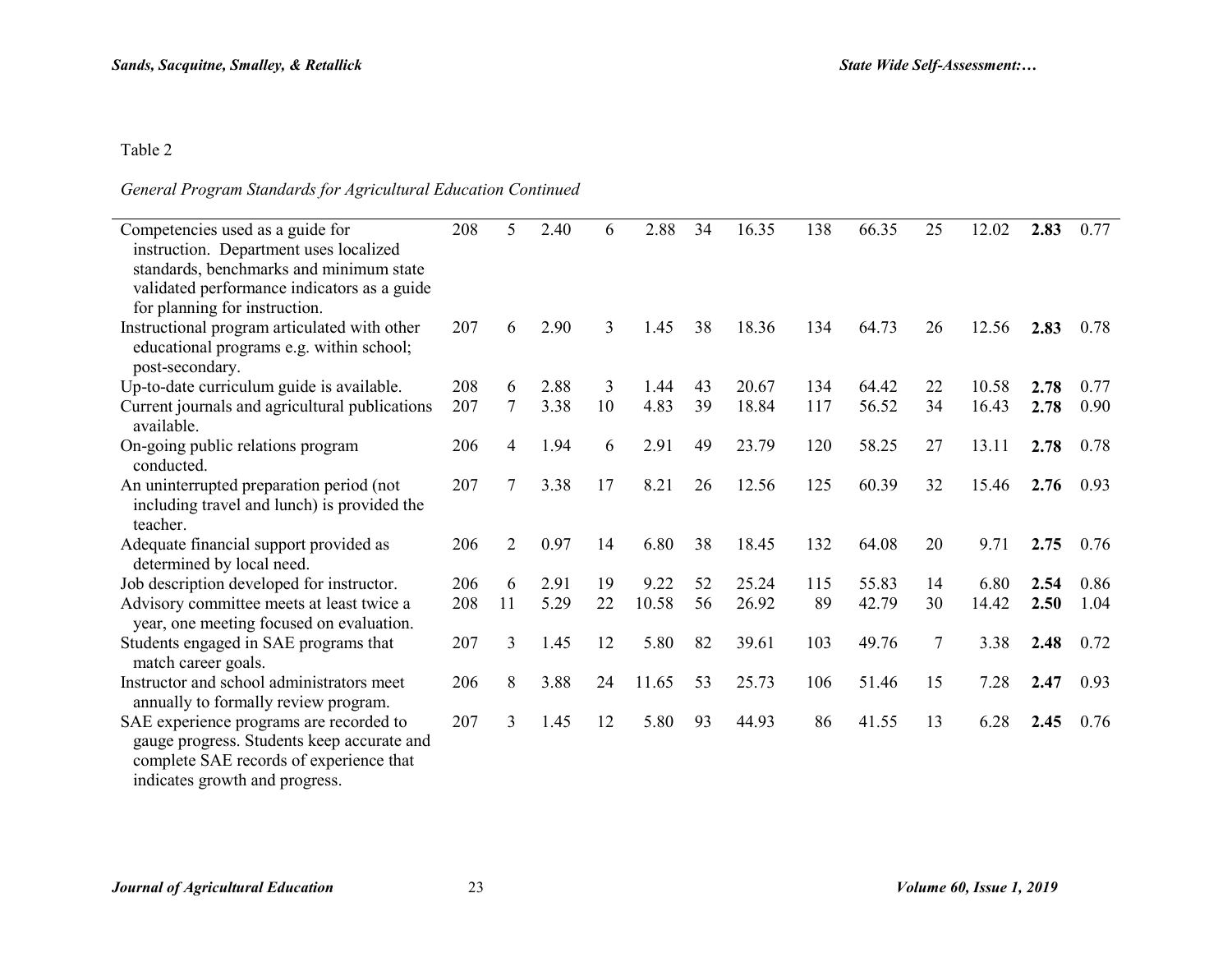## *General Program Standards for Agricultural Education Continued*

| Adequate facilities and horticulture<br>equipment and storage space provided as                                                            | 206 | 18 | 8.74  | 27 | 13.11 | 44 | 21.36 | 92  | 44.66 | 25 | 12.14 | 2.38 | 1.13 |
|--------------------------------------------------------------------------------------------------------------------------------------------|-----|----|-------|----|-------|----|-------|-----|-------|----|-------|------|------|
| determined by local need and meets<br>components of quality.                                                                               |     |    |       |    |       |    |       |     |       |    |       |      |      |
| Community data and issues used to modify<br>instructional plan.                                                                            | 207 | 15 | 7.25  | 17 | 8.21  | 60 | 28.99 | 106 | 51.21 | 9  | 4.35  | 2.37 | 0.96 |
| Annual report of SAE/FFA and other<br>programs prepared and presented to local<br>school authorities                                       | 206 | 12 | 5.83  | 21 | 10.19 | 71 | 34.47 | 92  | 44.66 | 10 | 4.85  | 2.33 | 0.93 |
| Active advisory committee has written<br>operational procedures.                                                                           | 206 | 16 | 7.77  | 20 | 9.71  | 67 | 32.52 | 89  | 43.20 | 14 | 6.80  | 2.32 | 1.01 |
| Instructor visits prospective students and<br>their parents/guardians.                                                                     | 206 | 11 | 5.34  | 28 | 13.59 | 72 | 34.95 | 85  | 41.26 | 10 | 4.85  | 2.27 | 0.94 |
| Statement of philosophy written for<br>department.                                                                                         | 208 | 26 | 12.5  | 14 | 6.73  | 68 | 32.69 | 95  | 45.67 | 5  | 2.40  | 2.19 | 1.04 |
| Department has planned summer program on<br>file.                                                                                          | 205 | 19 | 9.27  | 22 | 10.73 | 83 | 40.49 | 67  | 32.68 | 14 | 6.83  | 2.17 | 1.03 |
| Minimum of one supervisory SAE contract<br>made per student per year.                                                                      | 206 | 10 | 4.85  | 30 | 14.56 | 92 | 44.66 | 65  | 31.55 | 9  | 4.37  | 2.16 | 0.90 |
| Instructor employed on full-time program<br>holds a 60-day or standard minimum of 40-<br>day contract beyond standard 180-day<br>contract. | 206 | 19 | 9.22  | 70 | 33.98 | 28 | 13.59 | 62  | 30.10 | 27 | 13.11 | 2.04 | 1.24 |
| Land laboratory provided and used in<br>program as determined by local need.                                                               | 206 | 60 | 29.13 | 17 | 8.25  | 22 | 10.68 | 80  | 38.83 | 27 | 13.11 | 1.99 | 1.47 |
| File maintained for each student enrolled and<br>chart progress.                                                                           | 205 | 16 | 7.80  | 38 | 18.54 | 98 | 47.80 | 49  | 23.90 | 4  | 1.95  | 1.94 | 0.90 |
| Program uses FFA Alumni to assist in the<br>instructional program.                                                                         | 208 | 52 | 25.00 | 17 | 8.17  | 58 | 27.88 | 67  | 32.21 | 14 | 6.73  | 1.88 | 1.29 |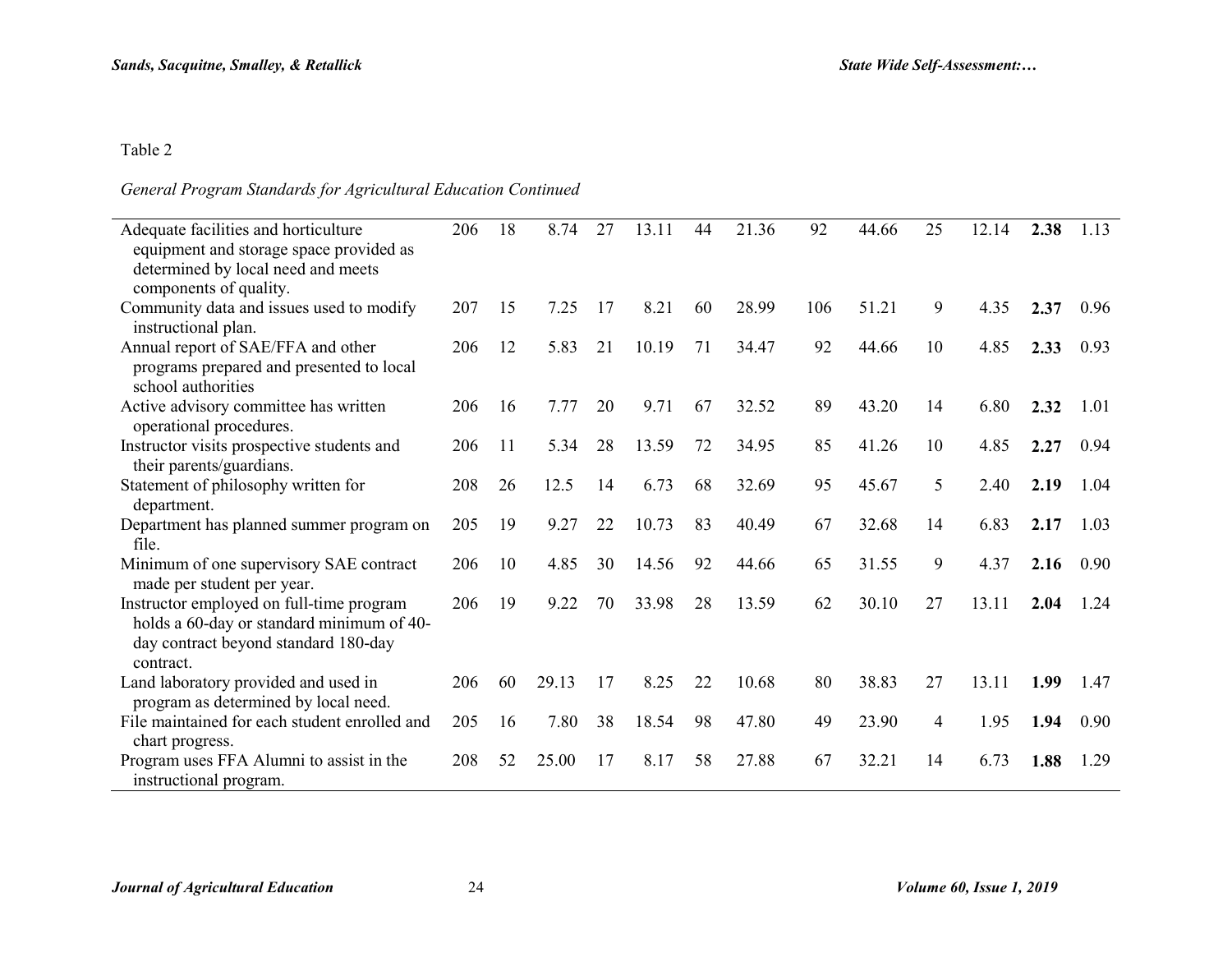*Note:* Item mean is shown in boldface. Scale: 1 = Nonexistent, 2 = Does not meet standard, 3 = Program needs work to meet standard, 4 = Program meets the standard, 5 = Program exceeds the standard.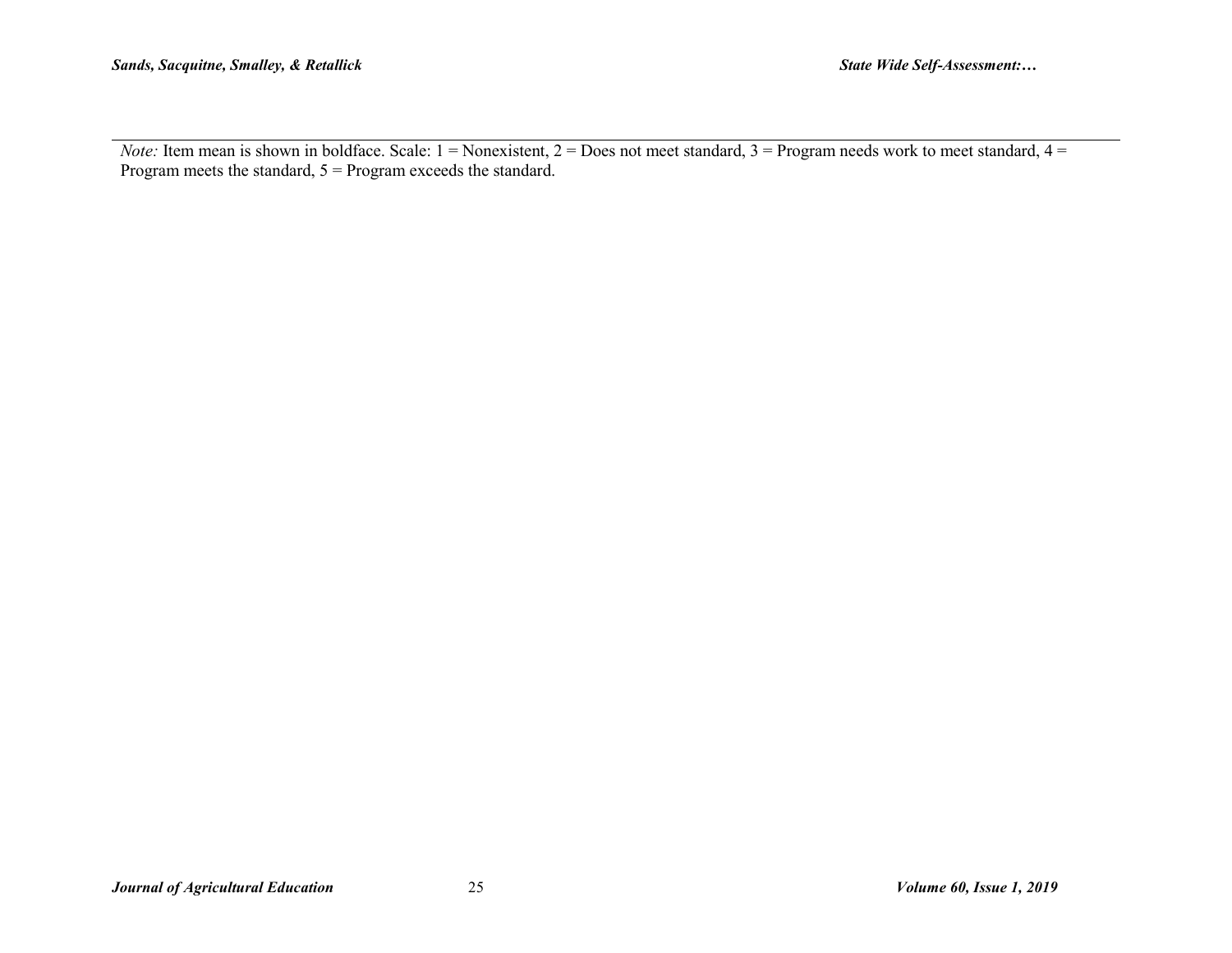| Statement                                                                                                                             | 0 | 50 | Frequency<br>100 | 150 | 200 |
|---------------------------------------------------------------------------------------------------------------------------------------|---|----|------------------|-----|-----|
| All students are given the opportunity to be members of FFA.                                                                          |   |    |                  |     |     |
| Members are given the opportunity and encouraged to be involved.                                                                      |   |    |                  |     |     |
| Professionally trained and licensed teacher employed.                                                                                 |   |    |                  |     |     |
| Educational experience provided thru use of classroom, lab and field experiences.<br>School approved transportation provided.         |   |    |                  |     |     |
| Science, math and communication knowledge and skills are integrated.                                                                  |   |    |                  |     |     |
| Safety instruction given prior to and during all laboratory and field experience.<br>Provisions made for students with special needs. |   |    |                  |     |     |
| Leadership and personal development activities are an integral part.                                                                  |   |    |                  |     |     |
| Teacher develops and follows a daily plan for instruction.                                                                            |   |    |                  |     |     |
| Provisions are made in program for individual student differences.                                                                    |   |    |                  |     |     |
| Instructor involved in inservice agricultural education programs.                                                                     |   |    |                  |     |     |
| Instructor active member in professional educational organizations.                                                                   |   |    |                  |     |     |
| Up-to-date instructional and reference materials used.                                                                                |   |    |                  |     |     |
| Current state and federal safety regulations met.                                                                                     |   |    |                  |     |     |
| Enrollment policies permit flexible entry and exit.                                                                                   |   |    |                  |     |     |
| Instructor provides supervision for experience programs.<br>Departmental office provided near classroom/lab.                          |   |    |                  |     |     |
| Experiential learning program provides desired special experiences.                                                                   |   |    |                  |     |     |
| Program uses community field trips to relate instruction.                                                                             |   |    |                  |     |     |
| Instructor active in local civic organizations.                                                                                       |   |    |                  |     |     |
| Cooperative working relationship developed with community leaders.                                                                    |   |    |                  |     |     |
| Program uses guest speakers representing various segments of agriculture.                                                             |   |    |                  |     |     |
| Competencies used as a guide for instruction.                                                                                         |   |    |                  |     |     |
| Instructional program articulated with other educational programs.                                                                    |   |    |                  |     |     |
| Up-to-date curriculum guide is available.                                                                                             |   |    |                  |     |     |
| Current journals and agricultural publications available.                                                                             |   |    |                  |     |     |
| On-going public relations program conducted.                                                                                          |   |    |                  |     |     |
| An uninterrupted preparation period (not including travel and lunch).                                                                 |   |    |                  |     |     |
| Adequate financial support provided as determined by local need.                                                                      |   |    |                  |     |     |
| Job description developed for instructor.                                                                                             |   |    |                  |     |     |
| Advisory committee meets at least twice a year.                                                                                       |   |    |                  |     |     |
| Students engaged in SAE programs that match career goals.                                                                             |   |    |                  |     |     |
| Instructor and school administrators meet annually to formally review program.                                                        |   |    |                  |     |     |
| SAE experience programs are recorded to gauge progress.                                                                               |   |    |                  |     |     |
| Adequate facilities and horticulture equipment and storage space provided.                                                            |   |    |                  |     |     |
| Community data and issues used to modify instructional plan.                                                                          |   |    |                  |     |     |
| Annual report of SAE/FFA presented to local school authorities.                                                                       |   |    |                  |     |     |
| Active advisory committee has written operational procedures.                                                                         |   |    |                  |     |     |
| Instructor visits prospective students and their parents/guardians.<br>Statement of philosophy written for department.                |   |    |                  |     |     |
| Department has planned summer program on file.                                                                                        |   |    |                  |     |     |
| Minimum of one supervisory SAE contract made per student per year.                                                                    |   |    |                  |     |     |
| Full-time instructor holds a 60-day or 40-day contract.                                                                               |   |    |                  |     |     |
| Land laboratory provided and used in program as determined by local need.                                                             |   |    |                  |     |     |
| File maintained for each student enrolled and chart progress.                                                                         |   |    |                  |     |     |
| Program uses FFA Alumni to assist in the instructional program.                                                                       |   |    |                  |     |     |

 $Note:$  Nonexistent □ Does not meet standard Program needs work to meet standard Program meets standard Program exceed the stands

*Figure 2.* State Wide Self-Assessment of General Program Standards for Agricultural Education.

The standards for FFA chapter activities in agricultural education are displayed in Table 3 and Figure 3. When analyzing the standards for FFA chapter activities in agricultural education, areas associated with written reports and stakeholders were identified as *needing work, not meeting the standard, or nonexistent*. Twenty-six out of the 27 standards in the FFA area *met or*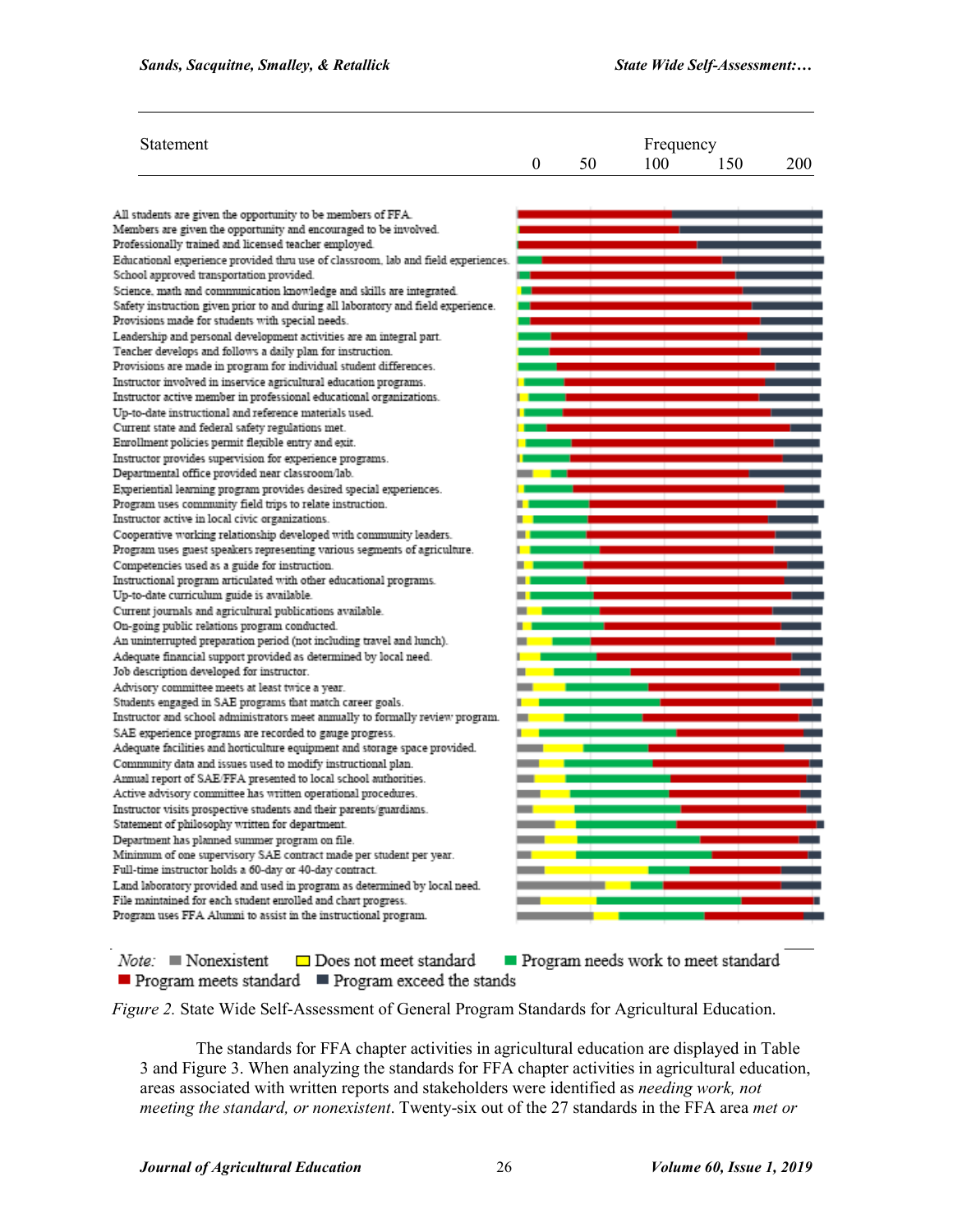*exceeded* the standards. The standard not *met or exceeded* in programs was teachers not developing an annual report of activities and then presenting that report to their advisory council.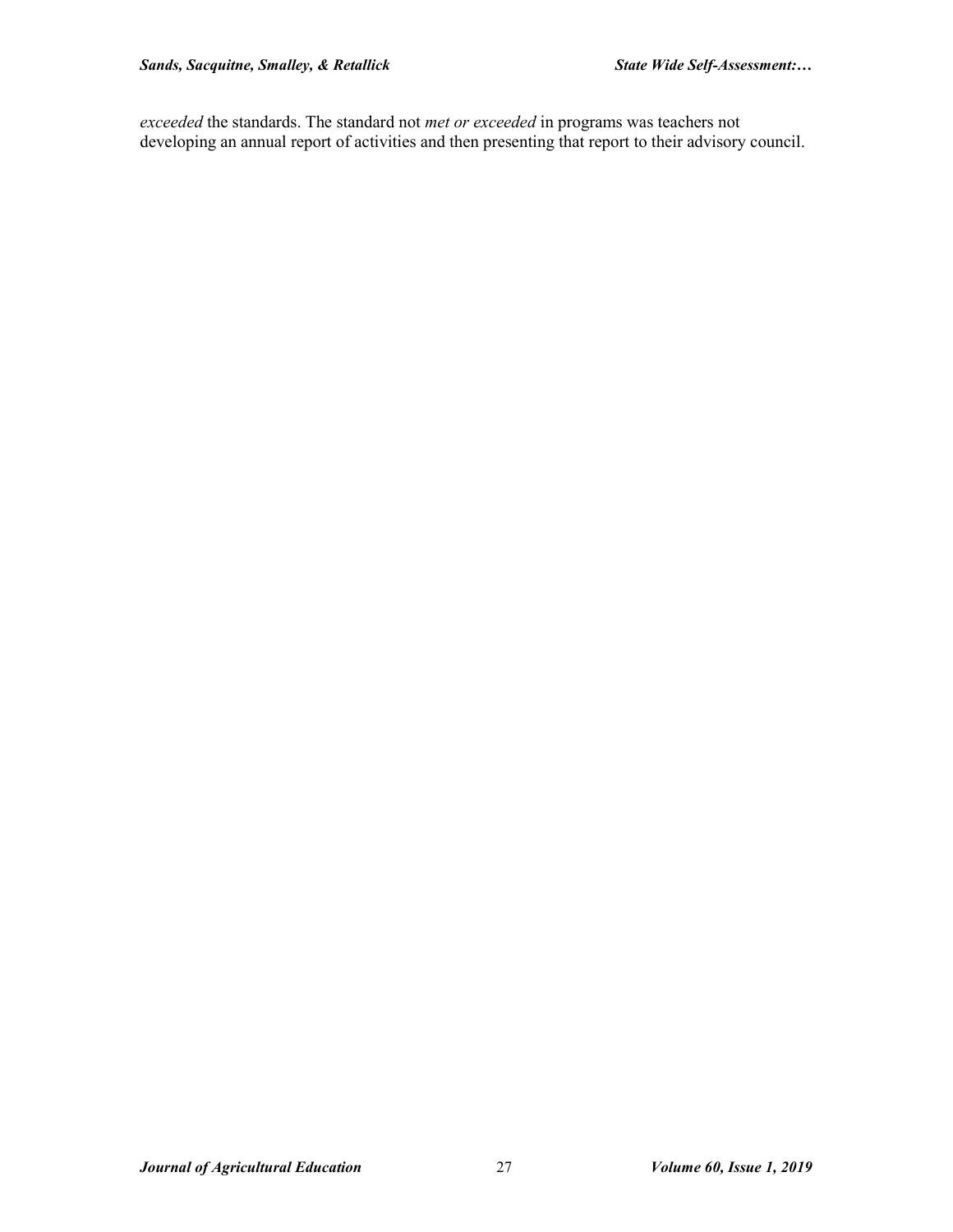## *Standards for FFA Chapter Activities in Agricultural Education*

|                                                                                                                                                                |     | Non-<br>existent |      | Does not<br>meet<br>standard |      | Program needs<br>work to meet<br>standard |      |     | Program<br>meets<br>standard | Program<br>exceeds the<br>standard |       |                |      |
|----------------------------------------------------------------------------------------------------------------------------------------------------------------|-----|------------------|------|------------------------------|------|-------------------------------------------|------|-----|------------------------------|------------------------------------|-------|----------------|------|
|                                                                                                                                                                | n   |                  | $\%$ |                              | $\%$ |                                           | $\%$ |     | $\%$                         |                                    | $\%$  | $\overline{M}$ | SD   |
| All students have the opportunity to be<br>members: membership is open to all<br>regardless of race, religion, gender, and<br>national origin.                 | 206 | $\theta$         | 0.00 | $\theta$                     | 0.00 | $\overline{4}$                            | 1.94 | 111 | 53.88                        | 91                                 | 44.17 | 3.42           | 0.53 |
| Chapter has a complete set of officers                                                                                                                         | 206 | $\theta$         | 0.00 | 2                            | 0.97 | 2                                         | 0.97 | 119 | 57.77                        | 83                                 | 40.29 | 3.37           | 0.56 |
| Chapter follows all state and national<br>association guidelines to be fully<br>recognized as an active chapter.                                               | 206 | $\theta$         | 0.00 | $\mathbf{0}$                 | 0.00 | 3                                         | 1.46 | 134 | 65.05                        | 69                                 | 33.50 | 3.32           | 0.50 |
| Chapter recognizes achievement by<br>individual members and/or groups of<br>members via a systematic awards program<br>during an Annual-Parent-Member Banquet. | 206 | $\boldsymbol{0}$ | 0.00 | 1                            | 0.49 | 11                                        | 5.34 | 124 | 60.19                        | 70                                 | 33.98 | 3.28           | 0.58 |
| FFA Chapter participants in a variety of<br>activities: local, sub-district, district, state,<br>national and international.                                   | 206 | $\mathbf{0}$     | 0.00 |                              | 0.49 | 12                                        | 5.83 | 125 | 60.68                        | 68                                 | 33.01 | 3.26           | 0.58 |
| Chapter activities are publicized via available<br>media.                                                                                                      | 206 |                  | 0.49 | $\mathbf{0}$                 | 0.00 | 19                                        | 9.22 | 122 | 59.22                        | 64                                 | 31.07 | 3.20           | 0.64 |
| Each student in the FFA is enrolled in<br>agricultural education courses or has<br>recently completed a full curriculum in<br>agricultural education.          | 206 | $\boldsymbol{0}$ | 0.00 |                              | 0.49 | 16                                        | 7.77 | 138 | 66.99                        | 51                                 | 24.76 | 3.16           | 0.57 |
| Chapter participates in career development<br>and other competitive events that relate to<br>and supports the curriculum.                                      | 203 | $\boldsymbol{0}$ | 0.00 |                              | 0.49 | 15                                        | 7.39 | 142 | 69.95                        | 45                                 | 22.17 | 3.14           | 0.55 |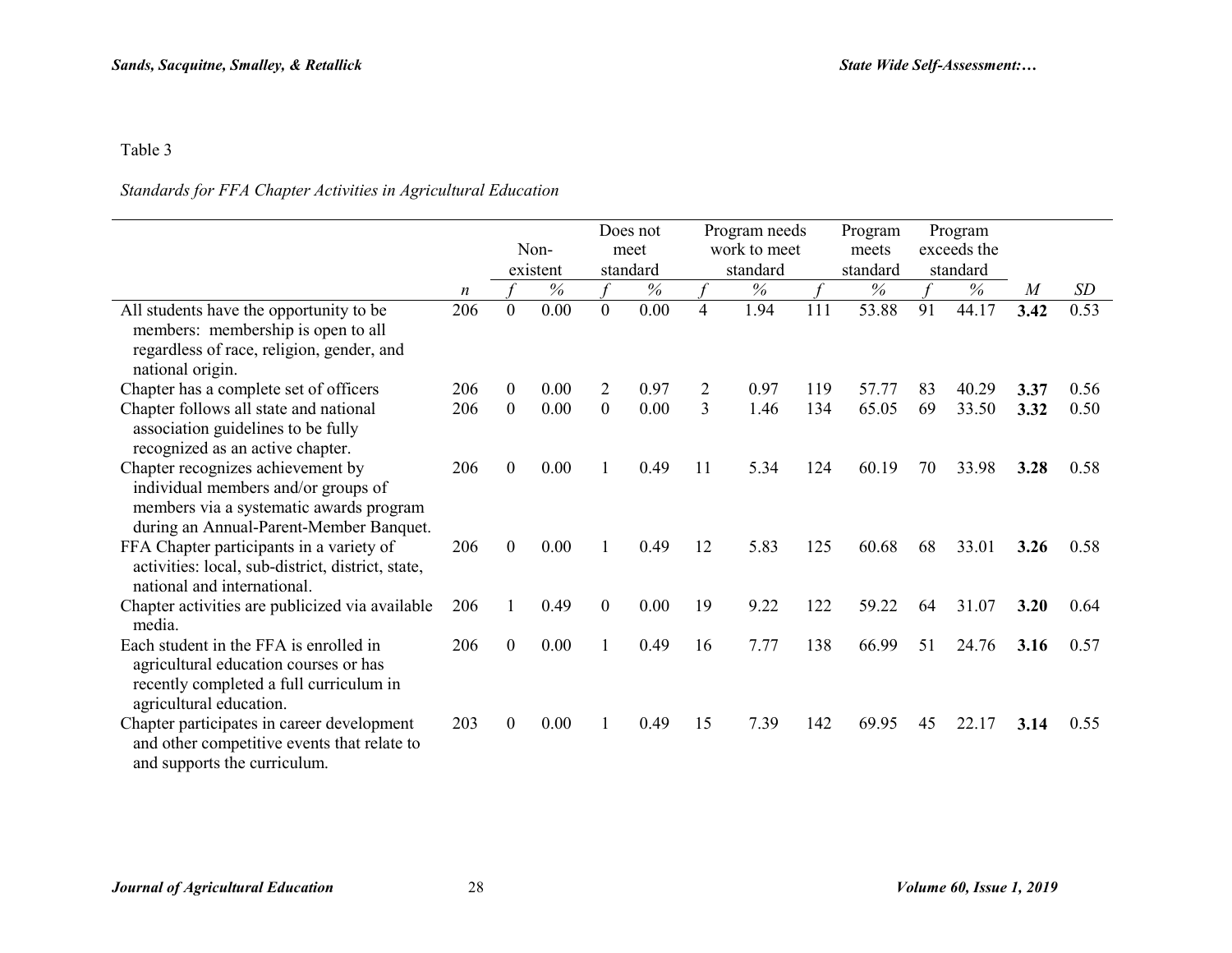## *Standards for FFA Chapter Activities in Agricultural Education Continued*

| All materials necessary to conduct FFA<br>Chapter activities are available to                               | 204 | $\boldsymbol{0}$ | 0.00 | $\overline{2}$ | 0.98 | 10 | 4.90  | 150 | 73.53 | 42 | 20.59 | 3.14 | 0.53 |
|-------------------------------------------------------------------------------------------------------------|-----|------------------|------|----------------|------|----|-------|-----|-------|----|-------|------|------|
| membersi.e. - handbooks, manuals,                                                                           |     |                  |      |                |      |    |       |     |       |    |       |      |      |
| paraphernalia.                                                                                              |     |                  |      |                |      |    |       |     |       |    |       |      |      |
| FFA activities are intra-curricular and there                                                               | 206 | $\boldsymbol{0}$ | 0.00 | $\overline{2}$ | 0.97 | 19 | 9.22  | 137 | 66.50 | 48 | 23.30 | 3.12 | 0.59 |
| is evidence that FFA is tied to the<br>curriculum.                                                          |     |                  |      |                |      |    |       |     |       |    |       |      |      |
| There is a systematic plan to teach                                                                         | 205 | $\overline{2}$   | 0.98 |                | 0.49 | 18 | 8.78  | 135 | 65.85 | 49 | 23.90 | 3.11 | 0.65 |
| cooperation, citizenship, and leadership<br>skills via the FFA.                                             |     |                  |      |                |      |    |       |     |       |    |       |      |      |
| Chapter members follow the FFA Code of                                                                      | 204 | $\overline{0}$   | 0.00 |                | 0.49 | 15 | 7.35  | 152 | 74.51 | 36 | 17.65 | 3.09 | 0.51 |
| Ethics, State Harassment Policy, and local                                                                  |     |                  |      |                |      |    |       |     |       |    |       |      |      |
| eligibility policy and other local behavior                                                                 |     |                  |      |                |      |    |       |     |       |    |       |      |      |
| and participation policies.                                                                                 |     |                  |      |                |      |    |       |     |       |    |       |      |      |
| Chapter activities enhance the instructional                                                                | 204 | $\boldsymbol{0}$ | 0.00 | 1              | 0.49 | 16 | 7.84  | 152 | 74.51 | 35 | 17.16 | 3.08 | 0.51 |
| program.                                                                                                    |     |                  |      |                |      |    |       |     |       |    |       |      |      |
| Chapter develops an annual program of<br>activities, which is printed and distributed<br>to the membership. | 206 | $\overline{0}$   | 0.00 | 1              | 0.49 | 28 | 13.59 | 133 | 64.56 | 44 | 21.36 | 3.07 | 0.61 |
| FFA chapter is a highly recognized                                                                          | 203 | $\overline{0}$   | 0.00 | $\overline{4}$ | 1.97 | 33 | 16.26 | 118 | 58.13 | 48 | 23.65 | 3.03 | 0.69 |
| organization in the school district.                                                                        |     |                  |      |                |      |    |       |     |       |    |       |      |      |
| Chapter cooperates with other organizations                                                                 | 204 |                  | 0.49 | $\overline{2}$ | 0.98 | 25 | 12.25 | 141 | 69.12 | 35 | 17.16 | 3.01 | 0.62 |
| in the school and community.                                                                                |     |                  |      |                |      |    |       |     |       |    |       |      |      |
| Chapter develops and follows a systematic                                                                   | 204 | $\overline{0}$   | 0.00 |                | 0.49 | 24 | 11.76 | 150 | 73.53 | 29 | 14.22 | 3.01 | 0.53 |
| plan for financing chapter activities.                                                                      |     |                  |      |                |      |    |       |     |       |    |       |      |      |
| Chapter participates in and conducts a<br>community development project.                                    | 206 | $\boldsymbol{0}$ | 0.00 | 3              | 1.46 | 37 | 17.96 | 123 | 59.71 | 43 | 20.87 | 3.00 | 0.67 |
| Chapter participation in personal                                                                           | 203 |                  | 0.49 | 3              | 1.48 | 24 | 11.82 | 144 | 70.94 | 31 | 15.27 | 2.99 | 0.61 |
| development and leadership development                                                                      |     |                  |      |                |      |    |       |     |       |    |       |      |      |
| activities, workshops and conferences.                                                                      |     |                  |      |                |      |    |       |     |       |    |       |      |      |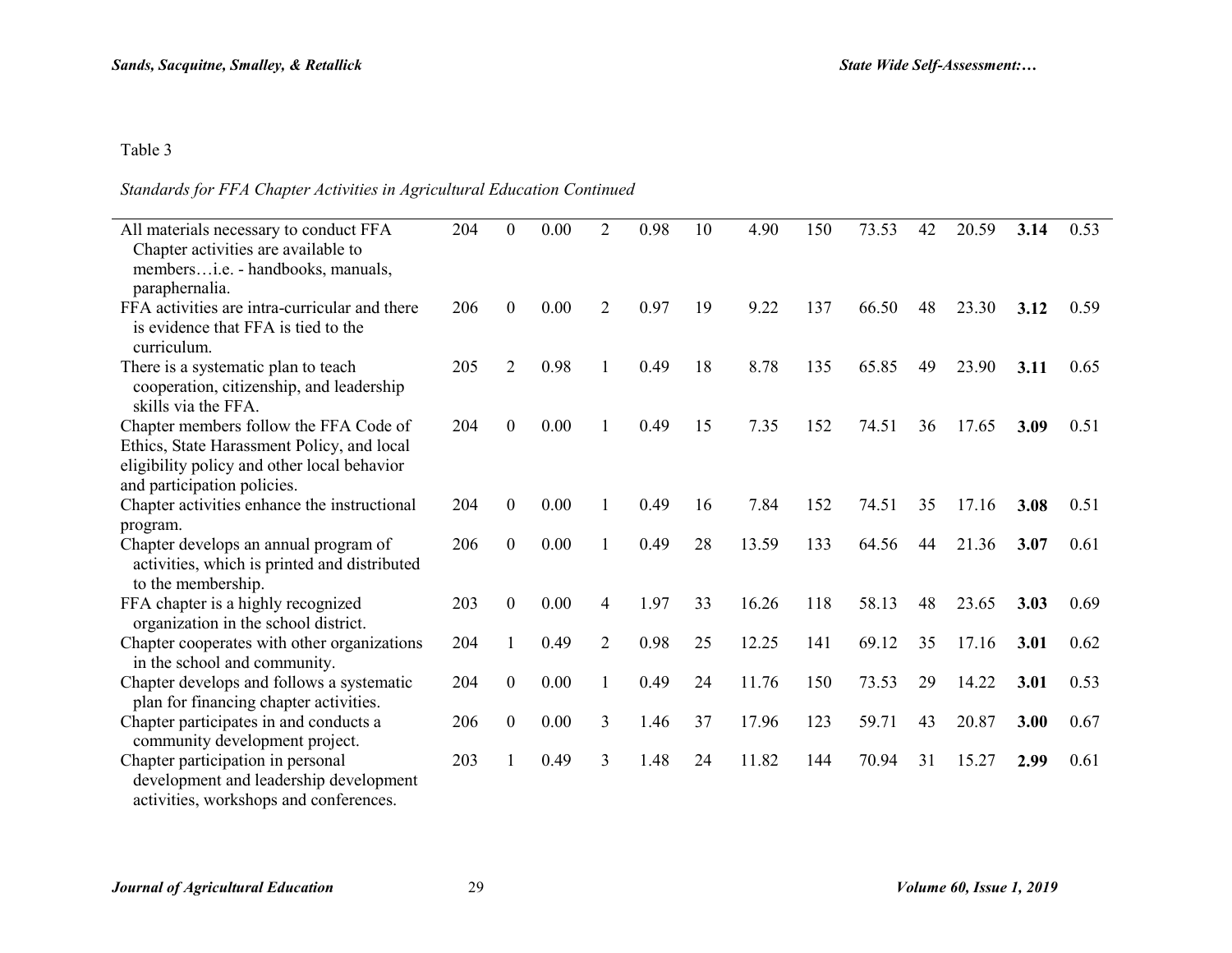#### *Standards for FFA Chapter Activities in Agricultural Education Continued*

| Community resources are utilized to further<br>chapter goals and provide a sense of                                               | 203 | $\theta$         | 0.00 |    | 0.49 | 29 | 14.29 | 145 | 71.43 | 28 | 13.79 | 2.99 | 0.55 |
|-----------------------------------------------------------------------------------------------------------------------------------|-----|------------------|------|----|------|----|-------|-----|-------|----|-------|------|------|
| "community" to members.                                                                                                           |     |                  |      |    |      |    |       |     |       |    |       |      |      |
| FFA chapter is assisted by FFA supporters<br>and/or alumni in the community.                                                      | 204 | 5                | 2.45 | 2  | 0.98 | 27 | 13.24 | 131 | 64.22 | 39 | 19.12 | 2.97 | 0.76 |
| Chapter develops and operates the chapter<br>activities based on an annual budget<br>approved by its members.                     | 204 | $\boldsymbol{0}$ | 0.00 | 3  | 1.47 | 31 | 15.20 | 147 | 72.06 | 23 | 11.27 | 2.93 | 0.57 |
| Chapter has a standing committee in each of<br>the three divisions or 15 program areas.                                           | 206 |                  | 0.49 | 5  | 2.43 | 41 | 19.90 | 127 | 61.65 | 32 | 15.53 | 2.89 | 0.70 |
| Chapter conducts agricultural<br>literacy/awareness programs in community                                                         | 204 | 4                | 1.96 | 4  | 1.96 | 42 | 20.59 | 128 | 62.75 | 26 | 12.75 | 2.82 | 0.75 |
| Chapter conducts a planned membership<br>recruitment retention program.                                                           | 202 | 2                | 0.99 | 5  | 2.48 | 52 | 25.74 | 119 | 58.91 | 24 | 11.88 | 2.78 | 0.72 |
| Chapter has 12 regularly scheduled meetings<br>in which organizational official business is<br>conducted and official ceremonies. | 206 |                  | 0.49 | 13 | 6.31 | 65 | 31.55 | 103 | 50.00 | 24 | 11.65 | 2.66 | 0.78 |
| School Administrators are involved in FFA<br>activities.                                                                          | 204 | 9                | 4.41 | 13 | 6.37 | 51 | 25.00 | 109 | 53.43 | 22 | 10.78 | 2.60 | 0.92 |
| A full annual report of FFA activities is<br>presented to the advisory committee and<br>school administrators.                    | 204 |                  | 3.43 | 17 | 8.33 | 78 | 38.24 | 88  | 43.14 | 14 | 6.86  | 2.42 | 0.87 |

*Note.* Item mean is shown in boldface. Scale:  $1 =$  Nonexistent,  $2 =$  Does not meet standard,  $3 =$  Program needs work to meet standard,  $4 =$ Program meets the standard,  $5 =$  Program exceeds the standard.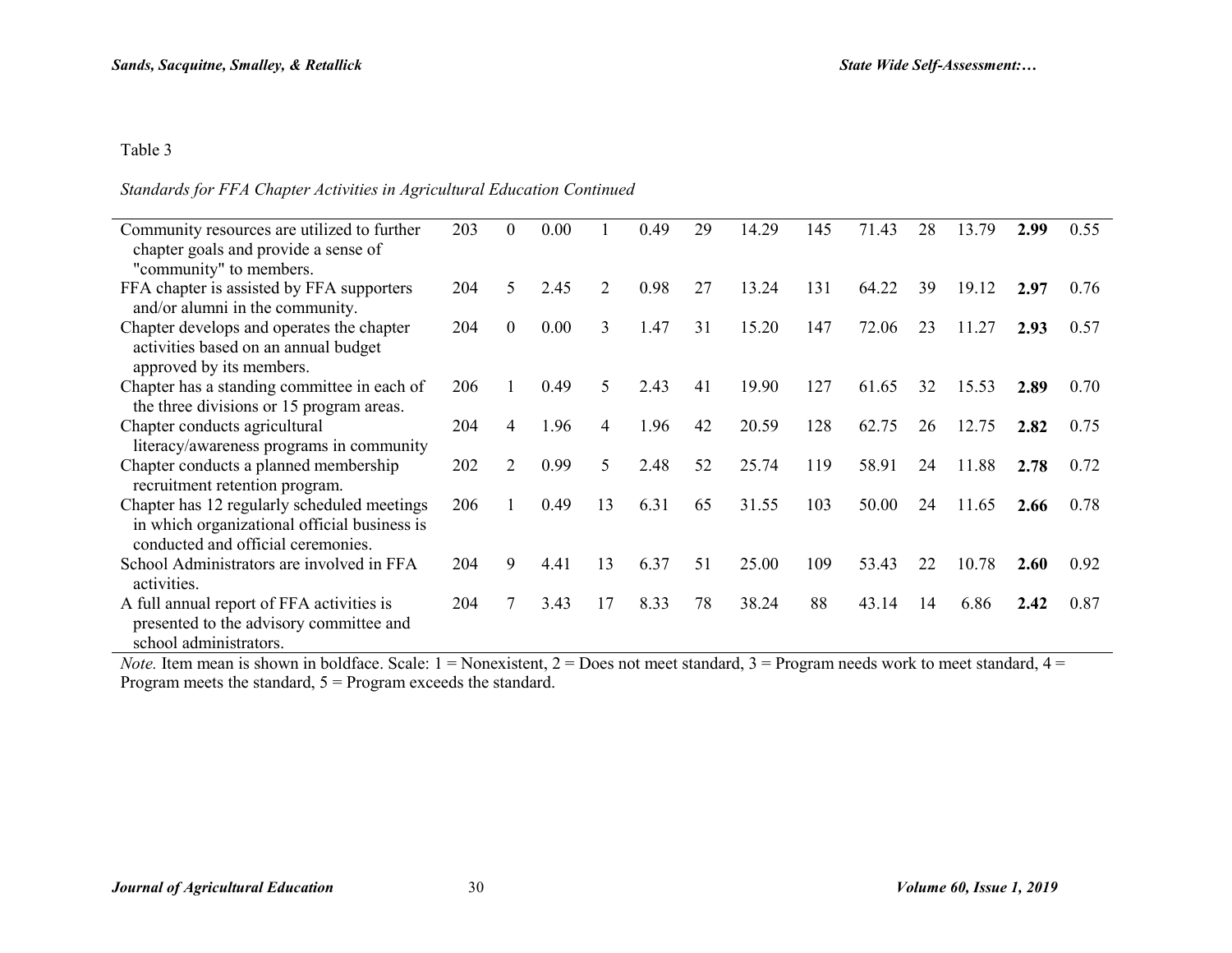| $\sim$<br>rtement |    |     | Frequency              |     |
|-------------------|----|-----|------------------------|-----|
|                   | υc | 100 | $\sim$ $\sim$<br>1 J U | 200 |

| All students have the opportunity to be members.                             |  |  |
|------------------------------------------------------------------------------|--|--|
| Chapter has a complete set of officers.                                      |  |  |
| Chapter follows all state and national association guidelines.               |  |  |
| Chapter recognizes achievement by annual banquet.                            |  |  |
| FFA Chapter participants in a variety of activities.                         |  |  |
| Chapter activities are publicized via available media.                       |  |  |
| Each student in the FFA is enrolled in agricultural education courses.       |  |  |
| Chapter participates in career development and other competitive events.     |  |  |
| All materials necessary to conduct FFA Chapter activities are available.     |  |  |
| FFA activities are intra-curricular and tied to the curriculum.              |  |  |
| There is a systematic plan to teach cooperation. citizenship and leadership. |  |  |
| Chapter members follow the FFA Code of Ethics.                               |  |  |
| Chapter activities enhance the instructional program.                        |  |  |
| Chapter develops an annual Program of Activities (POA).                      |  |  |
| FFA Chapter is a highly recognized organization in the school district.      |  |  |
| Chapter cooperates with other organizations in the school and community.     |  |  |
| Chapter develops and follows a plan for financing chapter.                   |  |  |
| Chapter participates in and conducts a Community Development Project.        |  |  |
| Chapter participation in personal and leadership development.                |  |  |
| Community resources are utilized to further chapter goals.                   |  |  |
| FFA Chapter is assisted by FFA supporters and/or alumni in the community.    |  |  |
| Chapter develops and operates the chapter activities based on POA.           |  |  |
| Chapter has a standing committee for each area of the POA.                   |  |  |
| Chapter conducts agricultural literacy/awareness programs in community.      |  |  |
| Chapter conducts a planned membership recruitment retention program.         |  |  |
| Chapter has 12 regularly scheduled meetings.                                 |  |  |
| School Administrators are involved in FFA activities.                        |  |  |
| An annual report is presented to the Advisory Committee.                     |  |  |

*Note:* Nonexistent  $\Box$  Does not meet standard  $\Box$  Program needs work to meet standard **Program meets standard Program exceeds the standard** 

*Figure 3.* Standards for FFA Chapter Activities in Agricultural Education.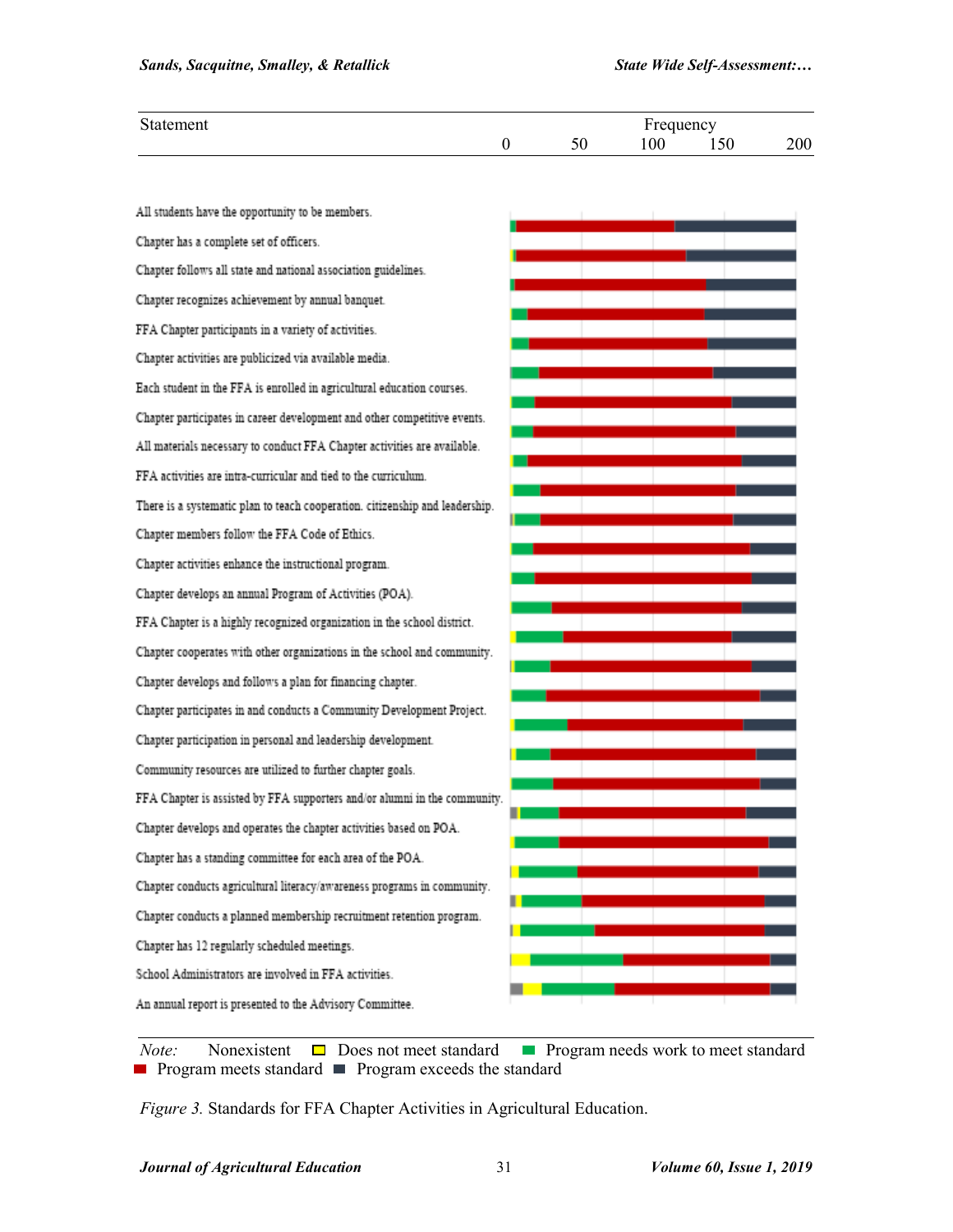Responses to the standards for Supervised Agricultural Experience (SAE) are represented (Table 4 and Figure 4). Of the standards in the SAE area, 12 of the 17 were *met or exceeded* by more than 50% of the programs in Iowa. Developing a plan, record keeping, supervision, and local programs assessment of SAE and advisory were determined as *needing work, not meeting the standard, or nonexistent*.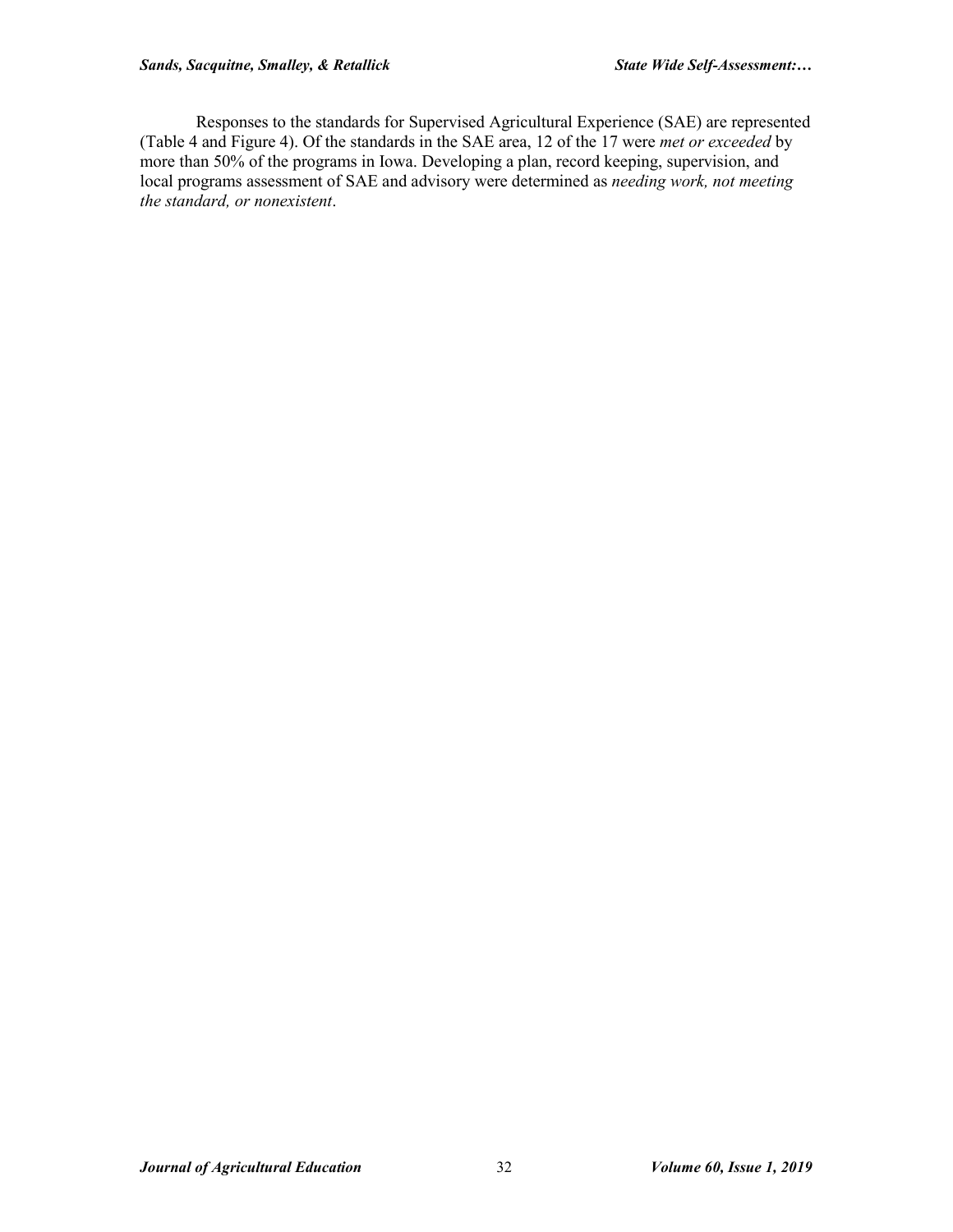## *Standards for Supervised Agricultural Experience (SAE)*

|                                                                                                                                                |     |                |             |                |          |    | Program    |     |          |    | Program  |                |      |
|------------------------------------------------------------------------------------------------------------------------------------------------|-----|----------------|-------------|----------------|----------|----|------------|-----|----------|----|----------|----------------|------|
|                                                                                                                                                |     |                |             |                | Does not |    | needs work |     | Program  |    | exceeds  |                |      |
|                                                                                                                                                |     |                |             |                | meet     |    | to meet    |     | meets    |    | the      |                |      |
|                                                                                                                                                |     |                | Nonexistent |                | standard |    | standard   |     | Standard |    | Standard |                |      |
|                                                                                                                                                | n   |                | $\%$        |                | $\%$     |    | $\%$       |     | $\%$     |    | $\%$     | $\overline{M}$ | SD   |
| Program provides SAE and instruction about SAE                                                                                                 | 206 |                | 0.49        | $\overline{2}$ | 0.97     | 44 | 21.36      | 138 | 66.99    | 21 | 10.19    | 2.85           | 0.62 |
| as an effective teaching/learning approach.                                                                                                    |     |                |             |                |          |    |            |     |          |    |          |                |      |
| SAE is utilized in classroom instructional program.                                                                                            | 206 | $\overline{2}$ | 0.97        | 6              | 2.91     | 44 | 21.36      | 133 | 64.56    | 21 | 10.19    | 2.80           | 0.69 |
| SAE activities provide for small group and<br>individualized instruction.                                                                      | 206 | 5              | 2.43        | 8              | 3.88     | 50 | 24.27      | 125 | 60.68    | 18 | 8.74     | 2.69           | 0.78 |
| SAE provides opportunity for starting a business,<br>developing and using entrepreneurship skills.                                             | 205 | 3              | 1.46        | 7              | 3.41     | 52 | 25.37      | 133 | 64.88    | 10 | 4.88     | 2.68           | 0.69 |
| Students apply for awards programs in FFA based<br>on SAE program.                                                                             | 206 | 4              | 1.94        | 9              | 4.37     | 61 | 29.61      | 115 | 55.83    | 17 | 8.25     | 2.64           | 0.78 |
| Student-centered learning in the SAE program is<br>developed by listing skills and knowledge/<br>competencies to be learned in the experience. | 206 | $\overline{2}$ | 0.97        | 9              | 4.37     | 64 | 31.07      | 122 | 59.22    | 9  | 4.37     | 2.62           | 0.69 |
| SAE activities and student progress are evaluated<br>on an on-going basis.                                                                     | 205 | 3              | 1.46        | 8              | 3.90     | 67 | 32.68      | 116 | 56.59    | 11 | 5.37     | 2.60           | 0.72 |
| SAE programs are characterized by the growth and<br>expansion of experiences.                                                                  | 206 | 3              | 1.46        | 12             | 5.83     | 62 | 30.10      | 119 | 57.77    | 10 | 4.85     | 2.59           | 0.74 |
| Program identifies and documents competencies<br>learned and practiced in SAE programs by<br>keeping complete and accurate records.            | 204 | $\overline{2}$ | 0.98        | 11             | 5.39     | 83 | 40.69      | 99  | 48.53    | 9  | 4.41     | 2.50           | 0.71 |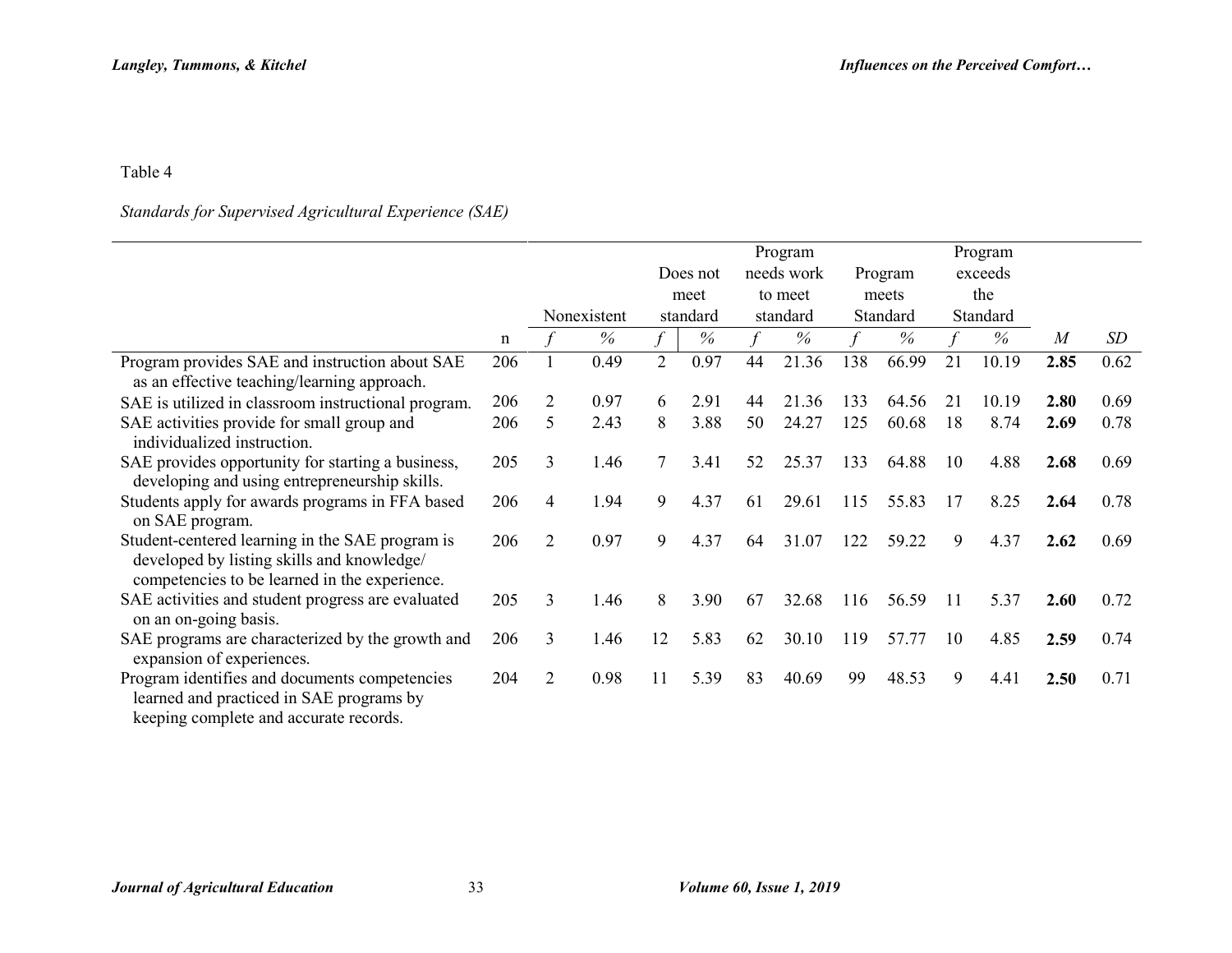#### *Standards for Supervised Agricultural Experience (SAE)*

| SAE program activities are reported in summary<br>form to the appropriate local and state leaders in<br>agricultural education. Annual departmental<br>report includes accomplishment (goals met) in | 204 | 7  | 3.43 | 18 | 8.82  | 60 | 29.41 | 109 | 53.43 | 10  | 4.90 | 2.48 | 0.86 |
|------------------------------------------------------------------------------------------------------------------------------------------------------------------------------------------------------|-----|----|------|----|-------|----|-------|-----|-------|-----|------|------|------|
| SAE.                                                                                                                                                                                                 |     |    |      |    |       |    |       |     |       |     |      |      |      |
| Program informs the public of student<br>accomplishments in SAE activities via selected<br>media.                                                                                                    | 204 | 5  | 2.45 | 20 | 9.80  | 72 | 35.29 | 96  | 47.06 | -11 | 5.39 | 2.43 | 0.84 |
| Students take pride in SAE activities by keeping<br>neat and accurate records and recording<br>accomplishments in records, photos and displays.                                                      | 205 | 2  | 0.98 | 15 | 7.32  | 95 | 46.34 | 83  | 40.49 | 10  | 4.88 | 2.41 | 0.74 |
| Program records and promotes teacher activities<br>relative to conducting follow-up of student SAE<br>program - i.e. follow-up records on file.                                                      | 205 | 6  | 2.93 | 20 | 9.76  | 75 | 36.59 | 100 | 48.78 | 4   | 1.95 | 2.37 | 0.80 |
| Students' parents, teachers, employers, resource<br>persons, school administrators are integrally<br>involved in SAE program.                                                                        | 206 |    | 3.40 | 19 | 9.22  | 84 | 40.78 | 90  | 43.69 | 6   | 2.91 | 2.33 | 0.82 |
| Every student taking an agricultural education<br>course has a plan for an out-of-classroom<br>experience (semester or yearlong).                                                                    | 206 | 6  | 2.91 | 22 | 10.68 | 82 | 39.81 | 89  | 43.20 |     | 3.40 | 2.33 | 0.83 |
| Instructor provides systematic supervision for SAE<br>program by meeting with students at the site of<br>experience a minimum of one contact per year<br>(e.g. at school, or business).              | 206 | 6  | 2.91 | 23 | 11.17 | 85 | 41.26 | 87  | 42.23 | 5   | 2.43 | 2.30 | 0.81 |
| SAE programs are assessed by advisory committee<br>members, administrators and teachers.                                                                                                             | 206 | 13 | 6.31 | 34 | 16.50 | 91 | 44.17 | 65  | 31.55 | 3   | 1.46 | 2.05 | 0.89 |
| Note Item mean is shown in boldfooe. Soole: $1-N$ one vistent $2-D$ cas not meet standard $2-D$ program needs works to meet standard $4-D$                                                           |     |    |      |    |       |    |       |     |       |     |      |      |      |

*Note.* Item mean is shown in boldface. Scale:  $1 =$  Nonexistent,  $2 =$  Does not meet standard,  $3 =$  Program needs works to meet standard,  $4 =$ Program meets the standard,  $5 =$  Program exceeds the standard.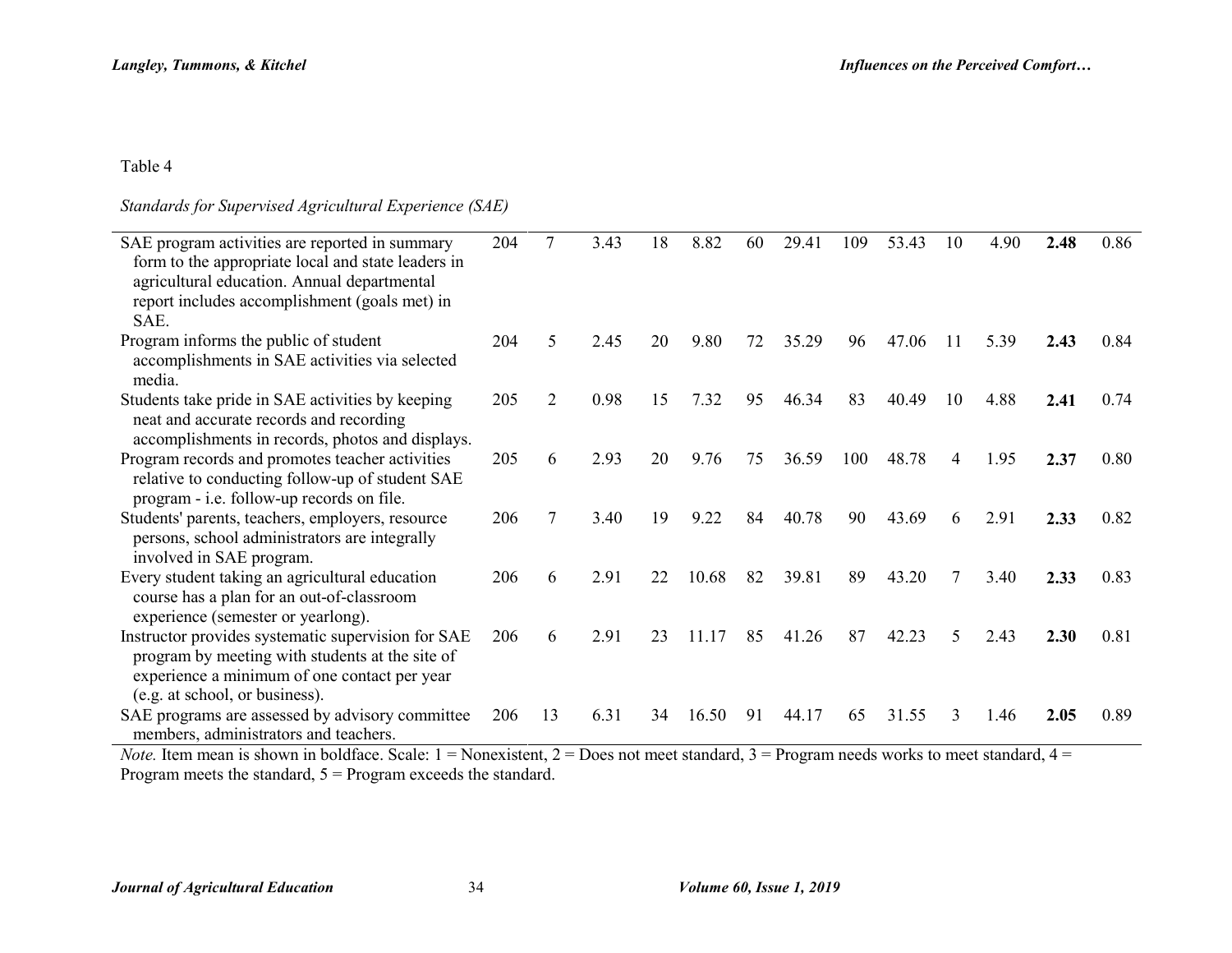| Statement                                                                    |          |    | Frequency |     |     |  |
|------------------------------------------------------------------------------|----------|----|-----------|-----|-----|--|
|                                                                              | $\theta$ | 50 | 100       | 150 | 200 |  |
| Program provides instruction about SAE.                                      |          |    |           |     |     |  |
| SAE is utilized in classroom instructional program.                          |          |    |           |     |     |  |
| SAE activities provide for small group and individualized instruction.       |          |    |           |     |     |  |
| SAE provides opportunity for starting a business.                            |          |    |           |     |     |  |
| Students apply for awards programs in FFA based on SAE program.              |          |    |           |     |     |  |
| Student-centered learning in the SAE program is developed.                   |          |    |           |     |     |  |
| SAE activities and student progress are evaluated on an on-going basis.      |          |    |           |     |     |  |
| SAE programs are characterized by the growth of experiences.                 |          |    |           |     |     |  |
| Program identifies competencies learned in SAE programs.                     |          |    |           |     |     |  |
| SAE program activities are reported in a summary.                            |          |    |           |     |     |  |
| Program informs the public of student accomplishments in SAE.                |          |    |           |     |     |  |
| Students take pride in SAE activities by keeping records.                    |          |    |           |     |     |  |
| Program records teacher activities relative to SAE.                          |          |    |           |     |     |  |
| Students' parents, teachers, and employers are involved in SAE program.      |          |    |           |     |     |  |
| Every student taking an agricultural education course has a plan for an SAE. |          |    |           |     |     |  |
| Instructor provides systematic supervision for SAE program.                  |          |    |           |     |     |  |
| SAE programs are assessed by advisory committee members.                     |          |    |           |     |     |  |
|                                                                              |          |    |           |     |     |  |

*Note:* Nonexistent **□** Does not meet standard **■** Program needs work to meet standard **Program meets standard Program exceeds the standard** 

*Figure 4.* Standards for SAE in Agricultural Education

#### **Conclusions/Recommendations/Limitations**

This study reveals the extent to which educators believe their programs meet the Iowa Council on Agricultural Education standards. Standards provided by the Iowa Council on Agricultural Education identified general program standards, standards for FFA chapter activities, and standards for SAE programs in agricultural education.

The Theory of Planned Behavior analyzes how attitudes, subjective norms, and perceived behavior affect intentions ultimately influencing behavior. Having a clear understanding of the standards presented by the state can affect the activities implemented in the classroom to meet those standards (Ajzen, 1991). Agricultural educators are expected to meet standards provided to them by the state. Their intentions then turn into behaviors and are represented in the classroom. From the findings, it is apparent that agricultural educators from Iowa are integrating the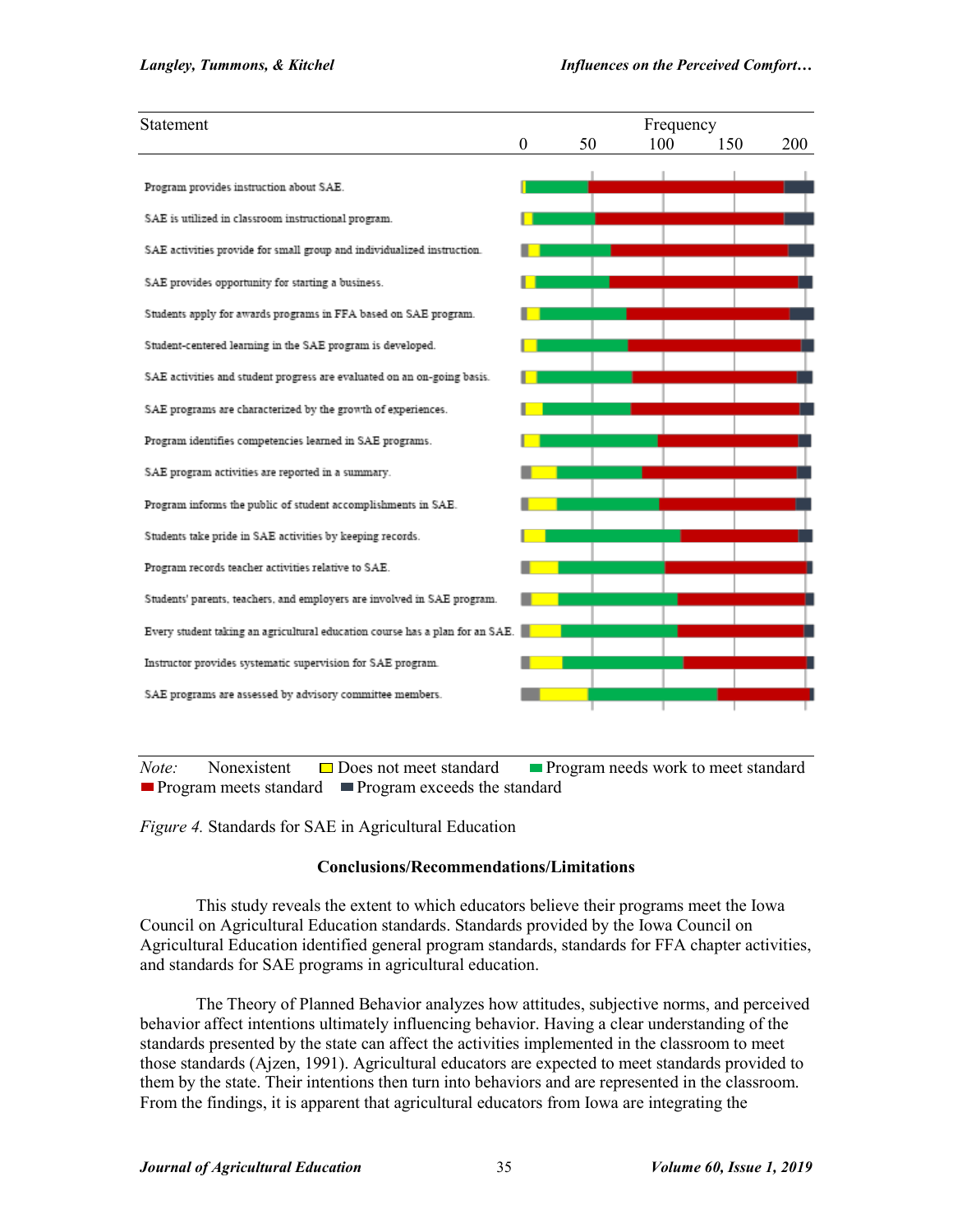standards into their curriculum. Many respondents have identified their program as *meeting or exceeding* set standards, verifying educators are using the state provided standards as a foundation for their agricultural courses.

From the findings, many agricultural education programs are not using FFA alumni to assist in the instructional programing. In addition, teachers indicated a full report of activities was not presented to the advisory committee or school administrators. Myers, Dyer, and Washburn (2005) found that beginning teachers had problems organizing an effective advisory committee. An advisory council could provide valuable resources to assist a teacher in meeting standards. Sorensen, Lambert, and McKim (2014) found one of the highest in-service needs of educators is learning how to utilize a local advisory committee. This study indicates that alumni and advisory committees are not being used to their fullest potential. Agricultural teachers need more instruction or professional development on how to better incorporate alumni and advisory committees into their programs.

Many educators reported their programs were exceeding the standards set by the Iowa Council. With SAE being a component of a complete agricultural education program (NCAE, 2015a), it was pleasing to find a limited number of standards not being met or exceeded. Teachers who use class time to incorporate examples of SAE projects into instruction have seen higher quality SAE programs (Dyer & Osborne, 1996). SAE provides students with technical skills that prepare them for entry-level positions within the agricultural industry (Ramsey & Edwards, 2012). Parallel to the findings, research has identified barriers surrounding SAE, which include: a lack of facilities, equipment, supervision, time, summer employment; lack of support from both school administrators and community; limited number of students; and low student ambition towards projects (Mowen, Wingenbach, Roberts, & Harlin, 2007; Retallick, 2010; Steele, 1997).

This study can be used to identify where many agriculture programs are lacking when it comes to meeting standards. Knowing this information can be helpful when it comes to teacher retention and helping first year teachers, as providing support could keep teachers in the profession. This study also helped to identify those programs standards where teachers were or are deficient. One recommendation is to incorporate more professional development opportunities for educators. Professional development workshops improve educator's skills, which will also improve student learning (Shoulders & Myers, 2011). Professional development workshops related to content knowledge can increase educator's abilities to understand and teach content in new ways, thus being able to reach both state and national set standards (Rice & Kitchel, 2015). During professional development sessions, teachers create knowledge through past experiences, and by interacting with peers during professional development sessions (Shoulders & Myers, 2011). There are five key factors that make professional development effective. They include: allowing teachers to focus on content, be engaged in active learning, coherence with teacher beliefs, duration, and collective participation (Desimone, 2009). Professional development events for agricultural educators may happen during in-service programs, continuing educator courses or a university program to aid in teachers' improvement of teaching styles (Delnero & Montgomery, 2001).

Future recommendations of the findings of this study would be to increase the availability of the survey to a larger audience. A study should be conducted based on national agricultural education standards to measure the extent to which these standards are being met within the classroom. Another recommendation is to update the language used within the standards provided by the Iowa Council on Agricultural Education. As technological advancements have adjusted, the implementation of content and curriculum have also adapted. It is also recommended that follow-up questions be asked for frequencies that fell on the lower spectrum of the figures.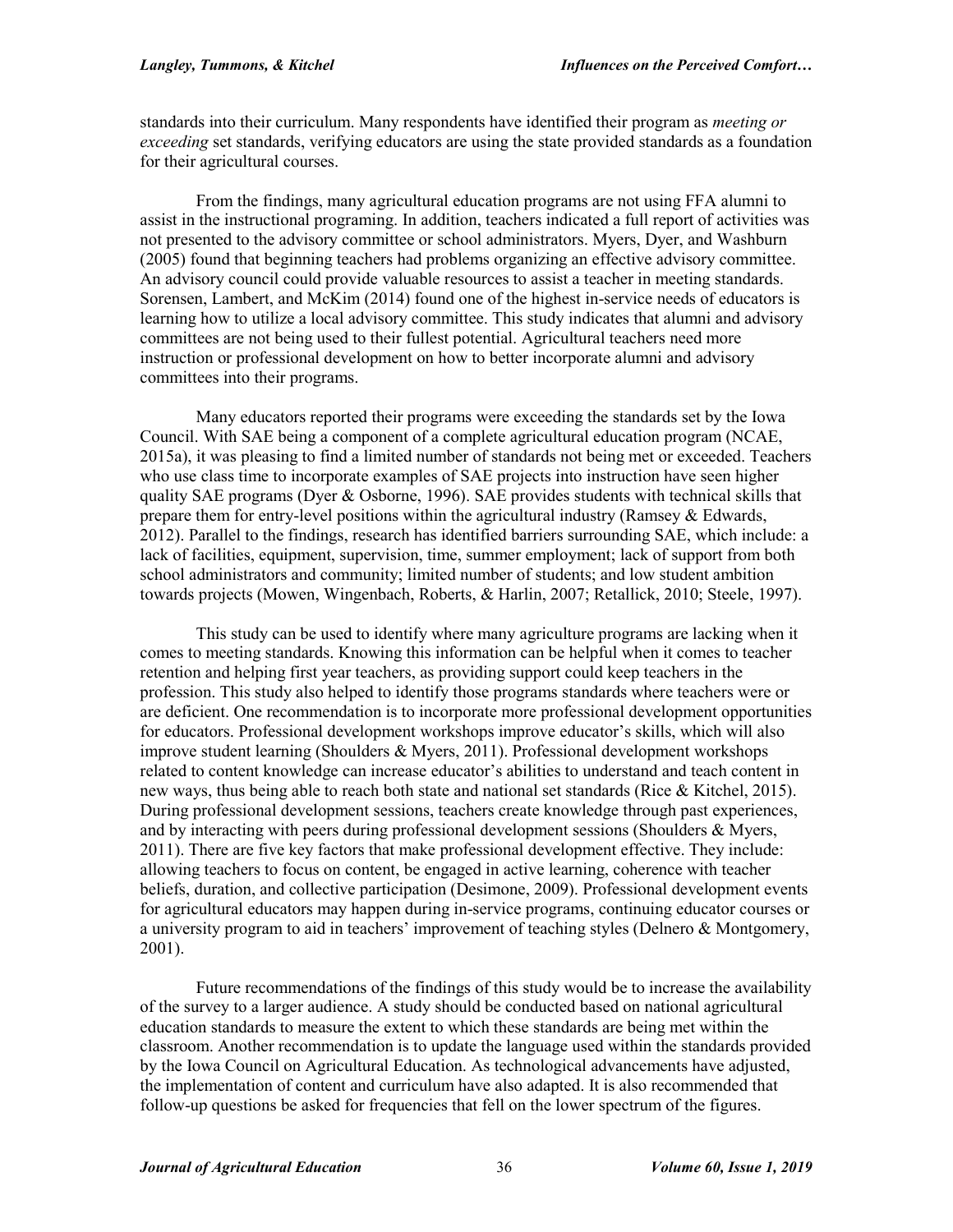Another survey could be conducted in attempt to gain a deeper understanding of educators' perceptions regarding why their program is meeting or exceeding standards set by the Iowa Council on Agricultural Education.

Limitations are evident as this study only considered agricultural educators from Iowa as the sample size because of the standards used. Due to the nature of the sample, the results are restricted to Iowa and cannot be generalized to other states or programs. Responses in this study are self-reported based on educators' perceptions of how their program is performing and cannot be used to compare programs.

#### **References**

- Ajzen, I. (1991). The theory of planned behavior. *Organizational Behavior and Human Decision Processes*, *50*(2), 179-211.
- Biggs, J. (2001). The reflective institution: Assuring and enhancing the quality of teaching and learning. *Higher Education, 41*(3), 221-238. doi:10.1023/A:1004181331049
- Camp, W., & Crunckilton, J. R. (1985). History of agricultural education in America: The great individuals and events. *Journal of Agricultural Education*, *26*(1), 57-63. doi:10.5032/jaatea.1985.01057
- Career and technical education. (2017). Iowa.gov. Retrieved from https://www.educateIowa.gov/adult-career-and-community-college/career-and-technical education.
- Conley, D. T. (2014). The common core state standards: Insight into their development and purpose. Council of Chief State School Officers. Retrieved from http://www.ccsso.org/Documents/2014/CCSS Insight Into Development 2014.pdf.
- Delnero, J., & Montgomery, D. (2001). Perceptions of Work among California Agriculture Teachers. *Journal of Agricultural Education, 42*(2), 56-67. doi:10.5032/jae.2001.02056
- Desimone, L. M. (2009). Improving impact studies of teachers' professional development: Toward better conceptualizations and measures. *Educational Researcher, 38*(3), 181– 199. doi: 10.3102/0013189X08331140
- Dyer, J. E., & Osborne, E. W. (1996). Developing a model for supervised agricultural experience program quality: A synthesis of research. Journal of Agricultural Education, *37*(2), 24-33. doi:10.5032/jae.1996.02024
- Dillman, D. A., Smyth, J. D., & Christian, L. M. (2009). *Internet, mail, and mixed-mode surveys: The tailored design method* (3<sup>rd</sup> ed.). Hoboken, NJ: John Wiley & Sons, Inc.
- Dotson, E. (2007). Value added opportunities based on animal care. *Advance in Pork Production*, *18*(1), 309-317. Retrieved from http://www.prairieswine.com/pdf/36018.pdf.
- Etling, A. (1993). What is nonformal education. *Journal of Agricultural Education*, *34*(4), 72-76. doi: 10.5032/jae.1993.0472

Explore Iowa core. (n.d.). Iowa Core. Retrieved from https://Iowacore.gov/Iowa-core/subject.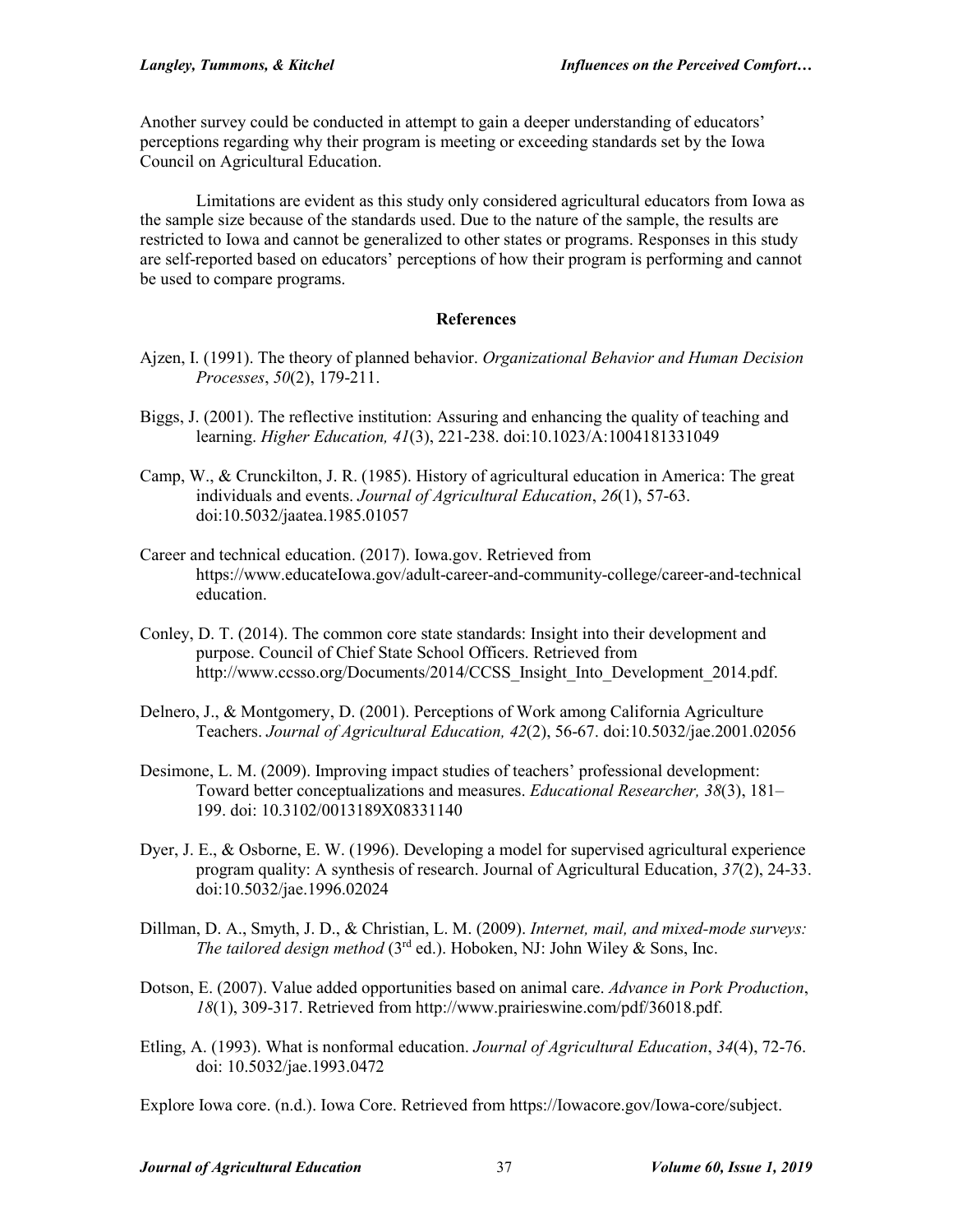- Guidelines for agricultural education in Iowa secondary schools. (2001). Council on Agricultural Education.
- Haworth, J. G., & Conrad, C. F. (1997). Emblems of quality in higher education: Developing and sustaining high-quality programs. Needman Heights, MA: Allyn & Bacon.

Iowa Department of Education. (2017). Iowa Core. Retrieved from https://iowacore.gov/

- Investing in students, the workforce and career technical education. (2013). The National Association of State Directors of Career Technical Education. Retrieved from https://careertech.org/sites/default/files/CareerAcademies-InvestinStudents-May2013.pdf.
- Jenkins, C. C., & Kitchel, T. (2009). Identifying quality indicators of SAE and FFA: A Delphi approach. *Journal of Agricultural Education*, *50*(3), 33-42. doi:10.5032/jae.2009.03033
- Kober, N., & Rentner, D. S. (2011). Common core state standards: Progress and challenges in school districts' implementation. Center on Education Policy. Retrieved from https://www.cep-dc.org//displayDocument.cfm?DocumentID=374.
- Lindner, J. R., Murphy, T. H., & Briers, G. E. (2001). Handling nonresponse in social science research. *Journal of Agricultural Education, 42*(4), 43–53. doi:10.5032/jae.2001.04043
- Mowen, D., Wingenbach, G., Roberts, G., & Harlin, J. (2007). Agricultural science teachers' Barriers, Roles, And Information Source Preferences for Teaching Biotechnology Topics. *Journal of Agricultural Education, 48*(2), 103-113. doi:10.5032/jae.2007.02103
- Myers, B. E., Dyer, J. E., & Washburn, S. G. (2005). Problems facing beginning agriculture teachers. *Journal of Agricultural Education*, *46*(3), 47-55. doi:10.5032/jae.2005.03047.
- National Council for Agricultural Education. (2015a). Philosophy and guiding principles for execution of the supervised agricultural experience component of the total school-based agricultural education program. Retrieved from https://www.ffa.org/SiteCollectionDocuments/sae\_guiding\_principles.pdf.
- National Council for Agricultural Education. (2015b). SAE philosophies and guiding principles infographic. Retrieved from https://www.ffa.org/SiteCollectionDocuments/ national council for agricultural education sae philosophies and guiding principles i nfographic.pdf
- National Council for Agricultural Education. (2015c). Agriculture, food and natural resources (AFNR) career cluster content standards [PowerPoint slides]. Retrieved from https://www.educateIowa.gov/sites/files/ed/documents/Agriculture%2C%20Food%20and %20Natural%20Resources%20Standards%202015\_0.pdf.
- National Council for Agriculture Education. (2017). Supervised Agricultural Experience SAE for all student guide. Retrieved from https://www.ffa.org/SiteCollectionDocuments/NCAE\_SAEforAll\_Student\_Guide.pdf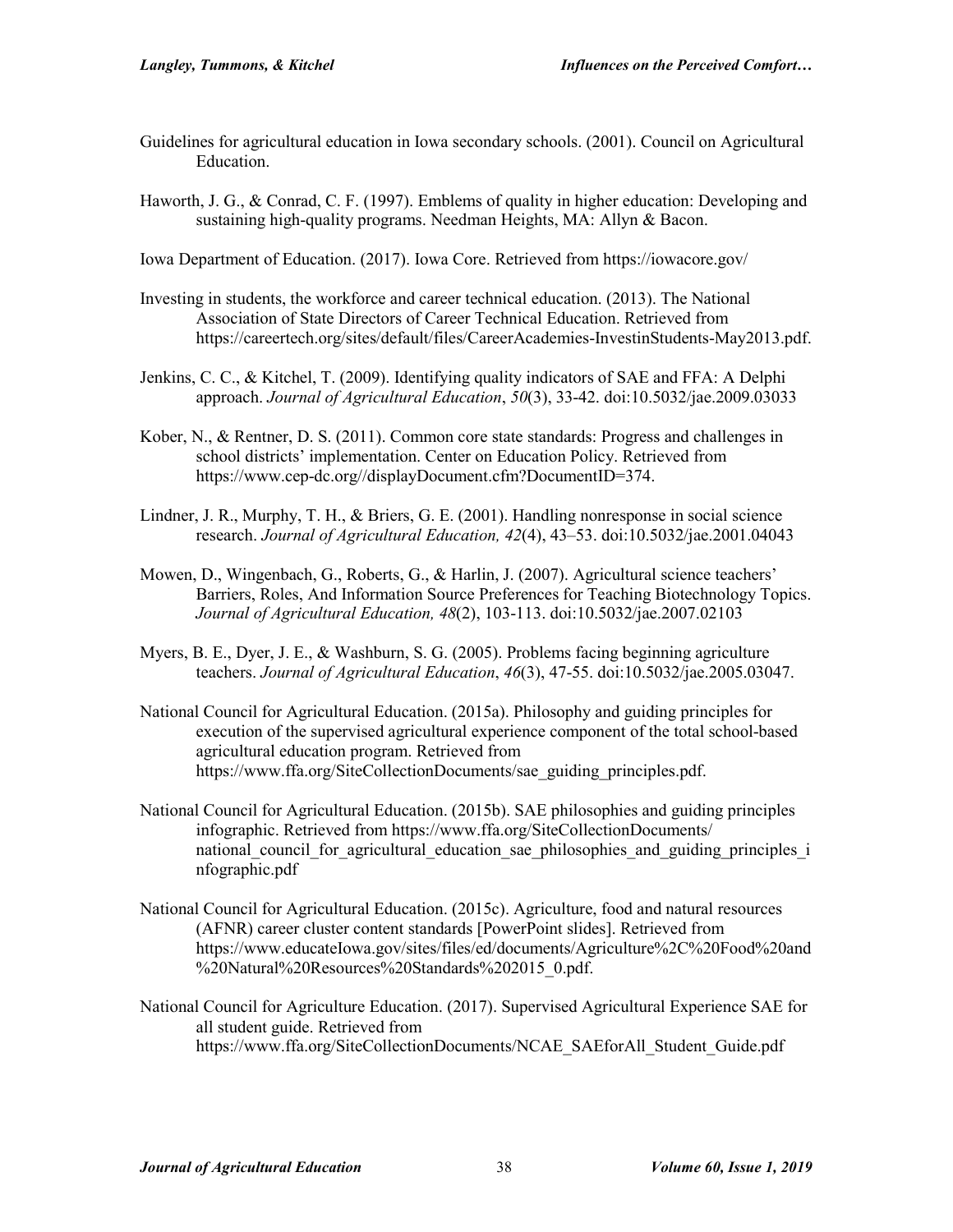- Pavlou, P. A., & Fygenson, M. (2006). Understanding and predicting electronic commerce adoption: An extension of the theory of planned behavior. *MIS Quarterly*, *30*(1), 115- 143. Retrieved from http://www.jstor.org/stable/25148720
- Pearson, D., Young, R., & Richardson, G. B. (2013). Exploring the technical expression of academic knowledge: The science-in-CTE pilot study. *Journal of Agricultural Education, 54*(4), 162-179. doi:10.5032/jae.2013.04162
- Ramsey, J. W., & Edwards, M. C. (2012). Entry–level technical skills that teachers expected students to learn through supervised agricultural experiences (SAEs): A modified Delphi study. *Journal of Agricultural Education*, *53*(3), 42-55. doi:10.5032/jae.2012.03042
- Retallick, M. (2010). Implementation of supervised agricultural experience programs: The agriculture teachers' perspective. *Journal of Agricultural Education, 51*(4), 59-70. doi:10.5032/jae.2010.04059
- Rice, A. H., & Kitchel, T. (2015). The relationship between agriculture knowledge bases for teaching and sources of knowledge. *Journal of Agricultural Education*, *56*(4), 153-168. doi:10.5032/jae.2015.04153
- Roberts, T. G., & Ball, A. L. (2009). Secondary agricultural science as content and context for teaching. *Journal of Agricultural Education*, *50*(1), 81-91. doi:10.5032/jae.2009.01081
- Roberts, T. G., Harder, A., & Brashears, M. T. (Eds). (2016). *American Association for Agricultural Education national research agenda: 2016-2020*. Gainesville, FL: Department of Agricultural Education and Communication.

Science. (n.d.). Iowa Core. Retrieved from https://Iowacore.gov/Iowa-core/subject/science.

- Shoulders, C., & Myers, B. (2011). Considering professional identity to enhance agriculture teacher development. *Journal of Agricultural Education, 52*(4), 88-108. doi:10.5032/jae.2011.04098
- Sorensen, T.J., Lambert M.D., & McKim, A. J. (2014). Examining Oregon agriculture teachers' professional development needs by career phase. *Journal of Agricultural Education*, *55*(5), 140-154. doi:10.5032/jae.2014.05140
- Steele, R. (1997). Analysis of the continuing decline in use of supervised agricultural experience (SAE) in New York State. *Journal of Agricultural Education*, *38*(2), 49-58. doi:10.5032/jae.1997.02049
- The National FFA Organization. (n.d.). National FFA structure. Retrieved from https://www.ffa.org/about/what-is-ffa/ffa-structure.
- The National FFA Organization. (2015). National FFA mission. Retrieved from https://www.ffa.org/home.
- The National FFA Organization. (2016). Statistics. Retrieved from https://www.ffa.org/about/what-is-ffa/statistics.